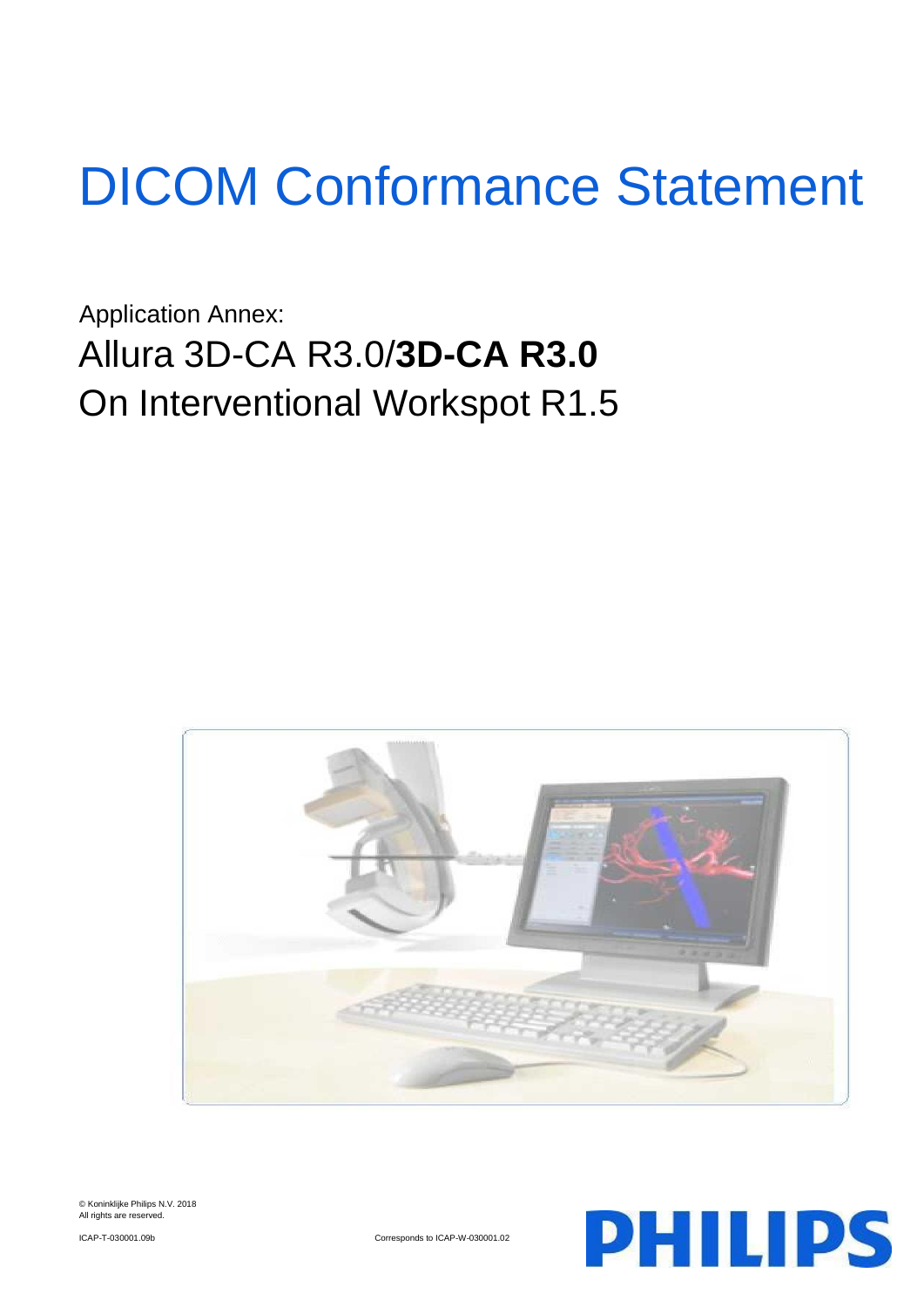**Issued by:** Philips Medical Systems Nederland BV, a Philips Healthcare company,

P.O. Box 10.000 5680 DA Best The Netherlands

Internet: www.philips.com/dicom

Document Number: ICAP-PF.0034846 Date: 19-Sep-2018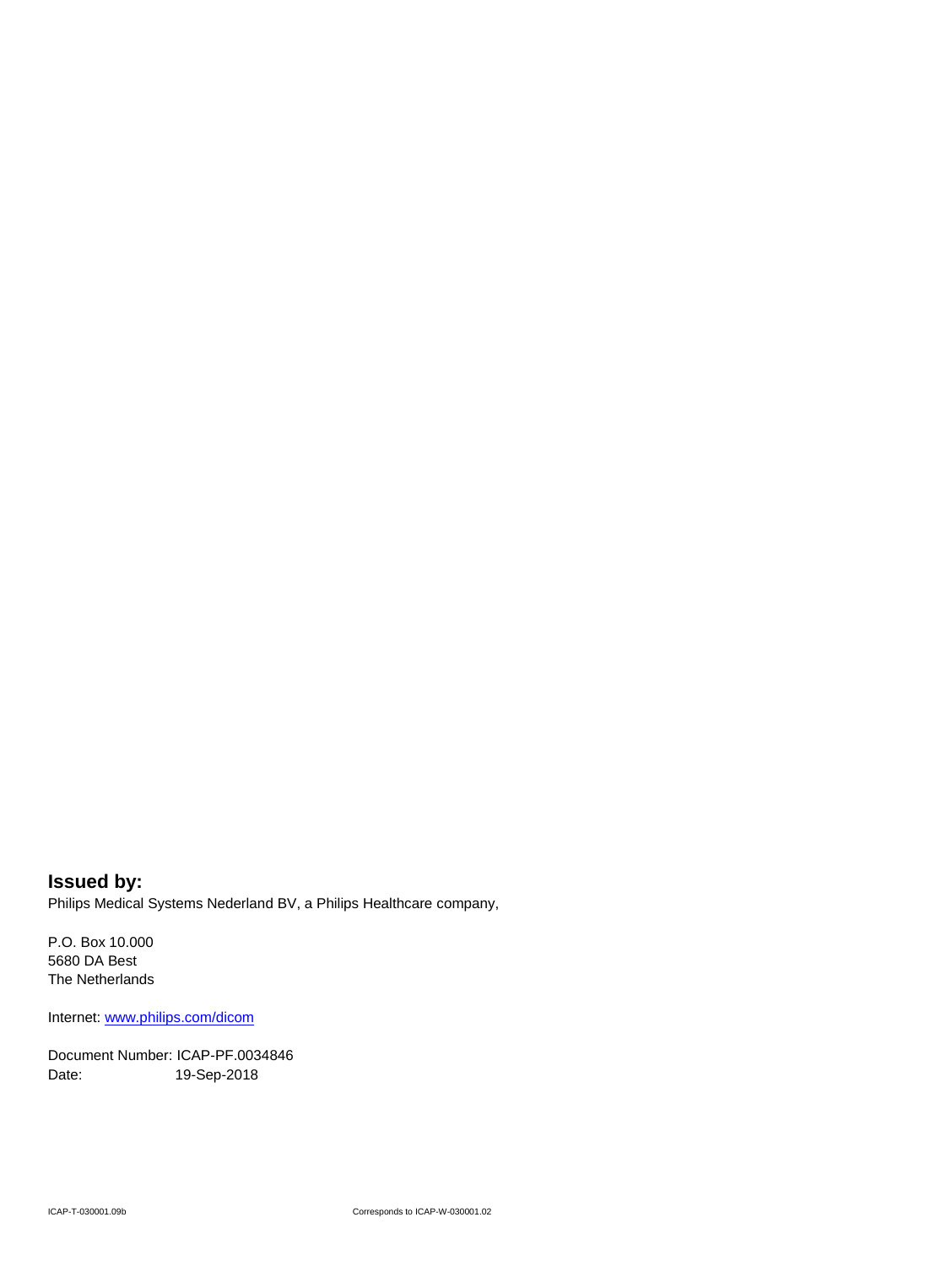# **Table of Contents**

| 1.       |  |
|----------|--|
| 1.1.     |  |
| 1.2.     |  |
| 2.       |  |
| 2.1.     |  |
| 2.1.1    |  |
| 2.1.2.   |  |
| 2.1.2.1  |  |
| 2.1.2.2. |  |
| 2.1.2.3  |  |
| 2.1.2.4  |  |
| 2.1.2.5. |  |
|          |  |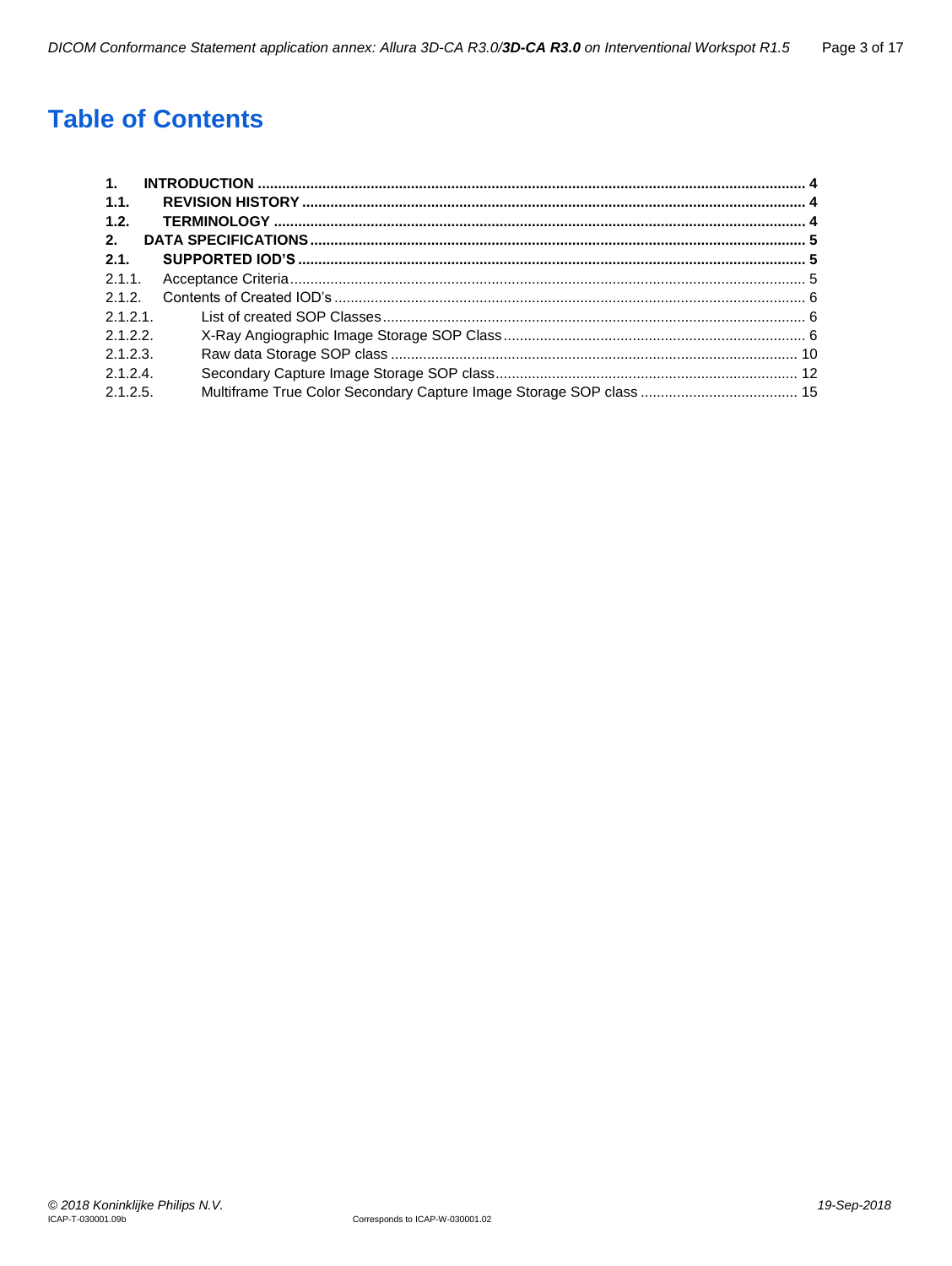# <span id="page-3-0"></span>**1. Introduction**

This DICOM Conformance Statement annex is applicable to the Allura 3D-CA R3.0/**3D-CA R3.0** later referred to as Allura 3D-CA R3.0/3D-CA R3.0 Application. In general the Allura 3D-CA R3.0/**3D-CA R3.0** Application is the user environment for viewing and analyzing XA images, it allows generation of 3D coronary angiography models.

# <span id="page-3-1"></span>**1.1. Revision History**

The revision history below provides dates and differences among individual document versions.

#### **Table 1: Revision History**

| <b>Document Version</b> | Date of Issue | <b>Status</b> | <b>Description</b>                                                             |
|-------------------------|---------------|---------------|--------------------------------------------------------------------------------|
| 00                      | 19-Sep-2018   | Authorized    | Final Version for Allura 3D-CA R3.0/3D-CA R3.0 on Interventional Workspot R1.5 |

# <span id="page-3-2"></span>**1.2. Terminology**

| <b>DICOM</b> | Digital Imaging and Communications in Medicine |
|--------------|------------------------------------------------|
| IOD          | Information Object Definition                  |
| UID          | Unique Identifier                              |
| XA           | X-Ray Angiography                              |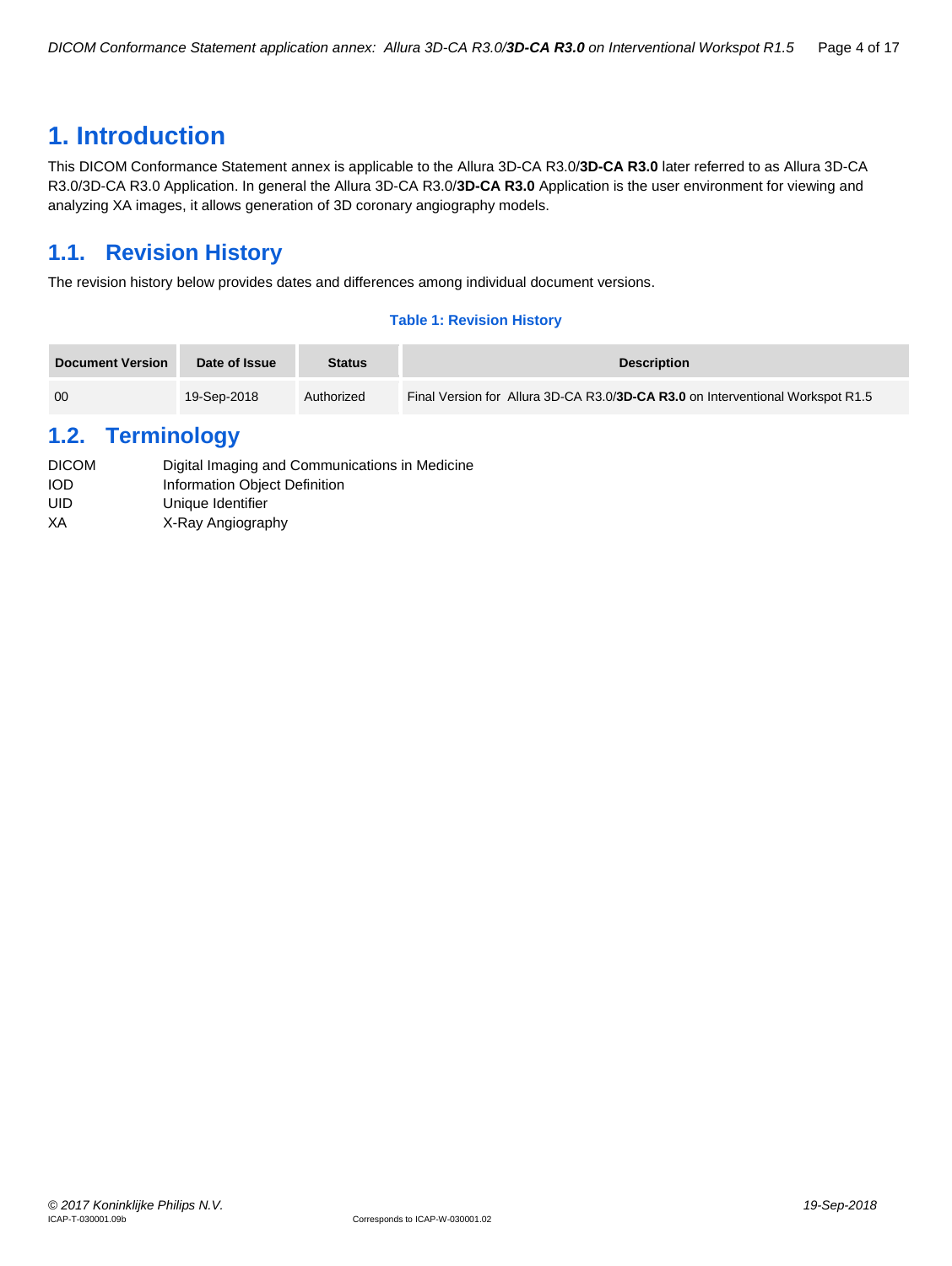# <span id="page-4-0"></span>**2. Data Specifications**

# <span id="page-4-1"></span>**2.1. Supported IOD's**

This section specifies each IOD accepted and / or created by Allura 3D-CA R3.0/**3D-CA R3.0**.

ACCEPTED The applicable IOD is accepted for storage in the repository of the hosting platform and supported for import Allura 3D-CA R3.0/**3D-CA R3.0** Application for viewing and analysis. CREATED The Allura 3D-CA R3.0/**3D-CA R3.0** Application supports generation of derived data by using the applicable IOD

and is able to store this data in the repository of the hosting platform.

#### **Table 2: Supported IOD's**

| <b>IOD</b>                                            |                              | <b>Support</b>  |                |  |
|-------------------------------------------------------|------------------------------|-----------------|----------------|--|
| <b>Name</b>                                           | <b>UID</b>                   | <b>ACCEPTED</b> | <b>CREATED</b> |  |
| Raw Data Storage SOP Class                            | 1.2.840.10008.5.1.4.1.1.66   | <b>No</b>       | Yes            |  |
| X-Ray Angiographic Image Storage SOP Class            | 1.2.840.10008.5.1.4.1.1.12.1 | Yes             | Yes            |  |
| Secondary Capture Image Storage SOP Class             | 1.2.840.10008.5.1.4.1.1.7    | <b>No</b>       | Yes            |  |
| Multiframe True Color Secondary Capture Image Storage | 1.2.840.10008.5.1.4.1.1.7.4  | <b>No</b>       | Yes            |  |

# <span id="page-4-2"></span>**2.1.1. Acceptance Criteria**

This section specifies the acceptance criteria applied by Allura 3D-CA R3.0/**3D-CA R3.0** Application to which a dataset should adhere before it can be imported into the application. This can be criteria on the highest level (e.g. data from a certain manufacturer or system model) or certain DICOM attributes mandatory to be present into the dataset holding a specific value. In case one or more Philips private attributes are required, then a list of supported Philips system models will be mentioned.

#### **Table 3: Accepted system models**

| <b>Manufacturer</b> | <b>Modality</b> | <b>System Model Name(s)</b> |
|---------------------|-----------------|-----------------------------|
| Not applicable      | Not applicable  | Not applicable              |

#### **Table 4: Accepted transfer syntaxes per IOD**

| <b>IOD</b>                                    |                              | <b>Transfer Syntax</b>                                                                                                                                                                                                                                                                                         |                                                                                                                                                                                                                          |  |  |
|-----------------------------------------------|------------------------------|----------------------------------------------------------------------------------------------------------------------------------------------------------------------------------------------------------------------------------------------------------------------------------------------------------------|--------------------------------------------------------------------------------------------------------------------------------------------------------------------------------------------------------------------------|--|--|
| <b>Name</b>                                   | <b>UID</b>                   | <b>Name</b>                                                                                                                                                                                                                                                                                                    | <b>UID</b>                                                                                                                                                                                                               |  |  |
| X-Ray Angiographic Image Storage SOP<br>Class | 1.2.840.10008.5.1.4.1.1.12.1 | Implicit VR Little Endian<br>Explicit VR Big Endian<br>Explicit VR Little Endian<br>JPEG 2000 Image Compression<br>JPEG 2000 Image Compression<br>(Lossless Only)<br>JPEG Baseline (Process 1)<br>JPEG Extended (Process 2 & 4)<br>JPEG Lossless, Non-Hierarchical,<br>FOP (Process 14)<br><b>RLE Lossless</b> | 1.2.840.10008.1.2<br>1.2.840.10008.1.2.2<br>1.2.840.10008.1.2.1<br>1.2.840.10008.1.2.4.91<br>1.2.840.10008.1.2.4.90<br>1.2.840.10008.1.2.4.50<br>1.2.840.10008.1.2.4.51<br>1.2.840.10008.1.2.4.70<br>1.2.840.10008.1.2.5 |  |  |

#### **Table 5: Accepted attribute values**

| <b>Attribute Name</b> | <b>Attribute Number</b> | Values / Comments |
|-----------------------|-------------------------|-------------------|
| Not applicable        | Not applicable          | Not applicable    |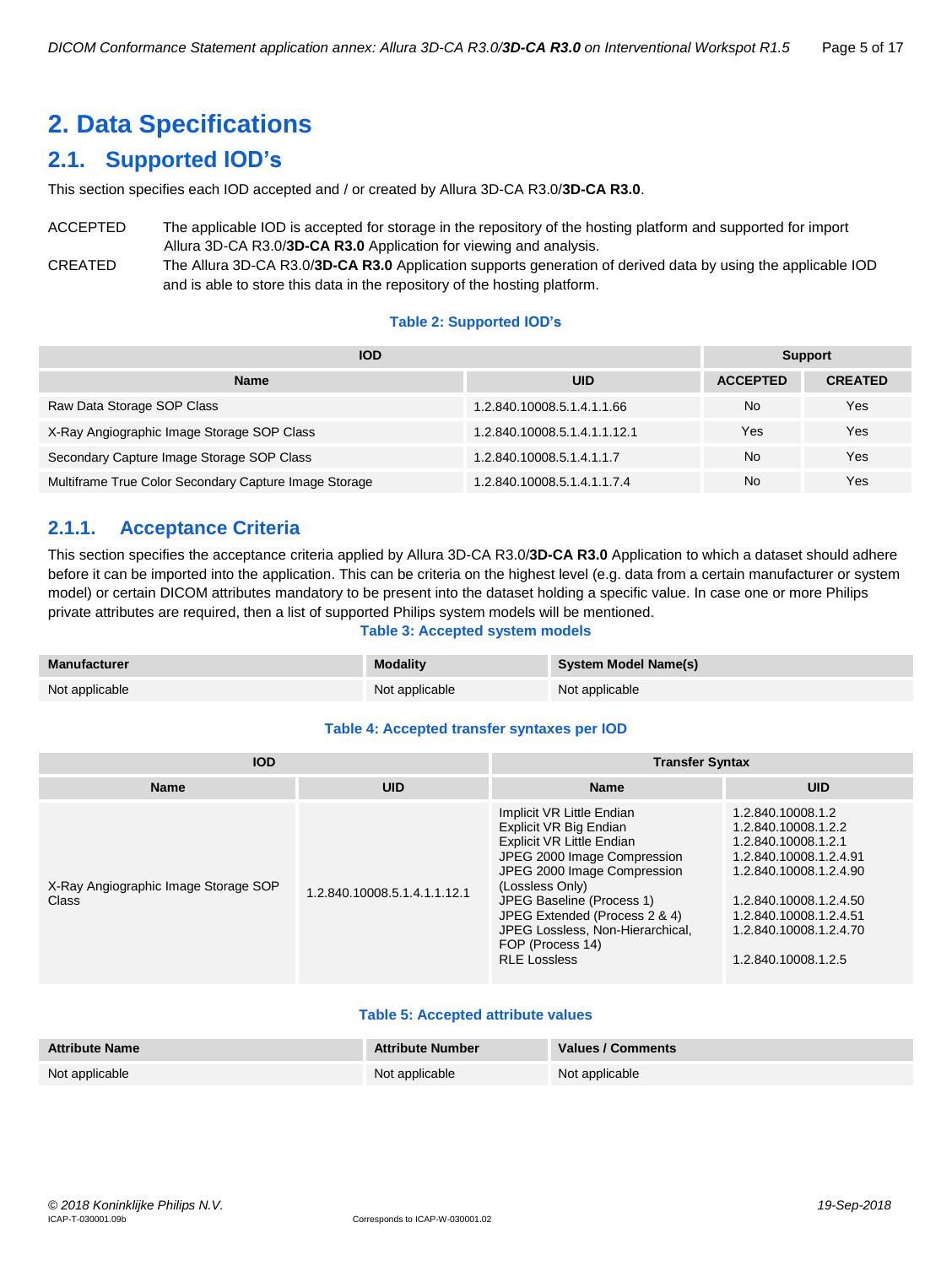# <span id="page-5-0"></span>**2.1.2. Contents of Created IOD's**

This section specifies in detail the attribute contents of created data objects. Attributes are grouped together by its corresponding module as specified by DICOM standard. Philips private attributes are excluded for specification.

Abbreviations used in the Module table for the column "Presence of Value" are:

- ALWAYS The attribute is always present with a value
- EMPTY The attribute is always present without any value (attribute sent zero length)
- VNAP The attribute is always present and its Value is Not Always Present (attribute sent zero length if no value is present)
- ANAP The attribute is present under specified condition if present then it will always have a value

The abbreviations used in the Module table for the column "Source" are:

- AUTO The attribute value is generated automatically
- CONFIG The attribute value source is a configurable parameter
- COPY The attribute value source is another SOP instance
- FIXED The attribute value is hard-coded in the application
- IMPLICIT The attribute value source is a user-implicit setting
- MPPS The attribute value is the same as that use for Modality Performed Procedure Step
- MWL The attribute value source is a Modality Worklist
- USER The attribute value source is explicit user input

# <span id="page-5-1"></span>**2.1.2.1. List of created SOP Classes**

# **Table 6: List of created SOP Classes**

| <b>SOP Class Name</b>                                           | <b>SOP Class UID</b>         |
|-----------------------------------------------------------------|------------------------------|
| X-Ray Angiographic Image Storage SOP Class                      | 1.2.840.10008.5.1.4.1.1.12.1 |
| Raw Data Storage SOP Class                                      | 1.2.840.10008.5.1.4.1.1.66   |
| Secondary Capture Image Storage SOP Class                       | 1.2.840.10008.5.1.4.1.1.7    |
| Multiframe True Color Secondary Capture Image Storage SOP Class | 1.2.840.10008.5.1.4.1.1.7.4  |

#### <span id="page-5-2"></span>**2.1.2.2. X-Ray Angiographic Image Storage SOP Class**

#### **Table 7: IOD of Created X-Ray Angiographic Image Storage Instances**

| <b>Information Entity</b> | <b>Module</b>                   | <b>Presence Of Module</b> |
|---------------------------|---------------------------------|---------------------------|
| Patient                   | <b>Patient Module</b>           | <b>ALWAYS</b>             |
| Study                     | <b>General Study Module</b>     | <b>ALWAYS</b>             |
| <b>Series</b>             | <b>General Series Module</b>    | <b>ALWAYS</b>             |
| Equipment                 | <b>General Equipment Module</b> | <b>ALWAYS</b>             |
| Image                     | General Image Module            | <b>ALWAYS</b>             |
|                           | Image Pixel Module              | <b>ALWAYS</b>             |
|                           | Cine Module                     | <b>ALWAYS</b>             |
|                           | Multi-Frame Module              | <b>ALWAYS</b>             |
|                           | Display Shutter Module          | <b>ALWAYS</b>             |
|                           | X-Ray Image Module              | <b>ALWAYS</b>             |
|                           | X-Ray Acquisition Module        | <b>ALWAYS</b>             |
|                           | X-Ray Table Module              | <b>ALWAYS</b>             |
|                           | <b>XA Positioner Module</b>     | <b>ALWAYS</b>             |
|                           | DX Detector Module              | <b>ALWAYS</b>             |
|                           | <b>VOI LUT Module</b>           | <b>ALWAYS</b>             |
|                           | SOP Common Module               | <b>ALWAYS</b>             |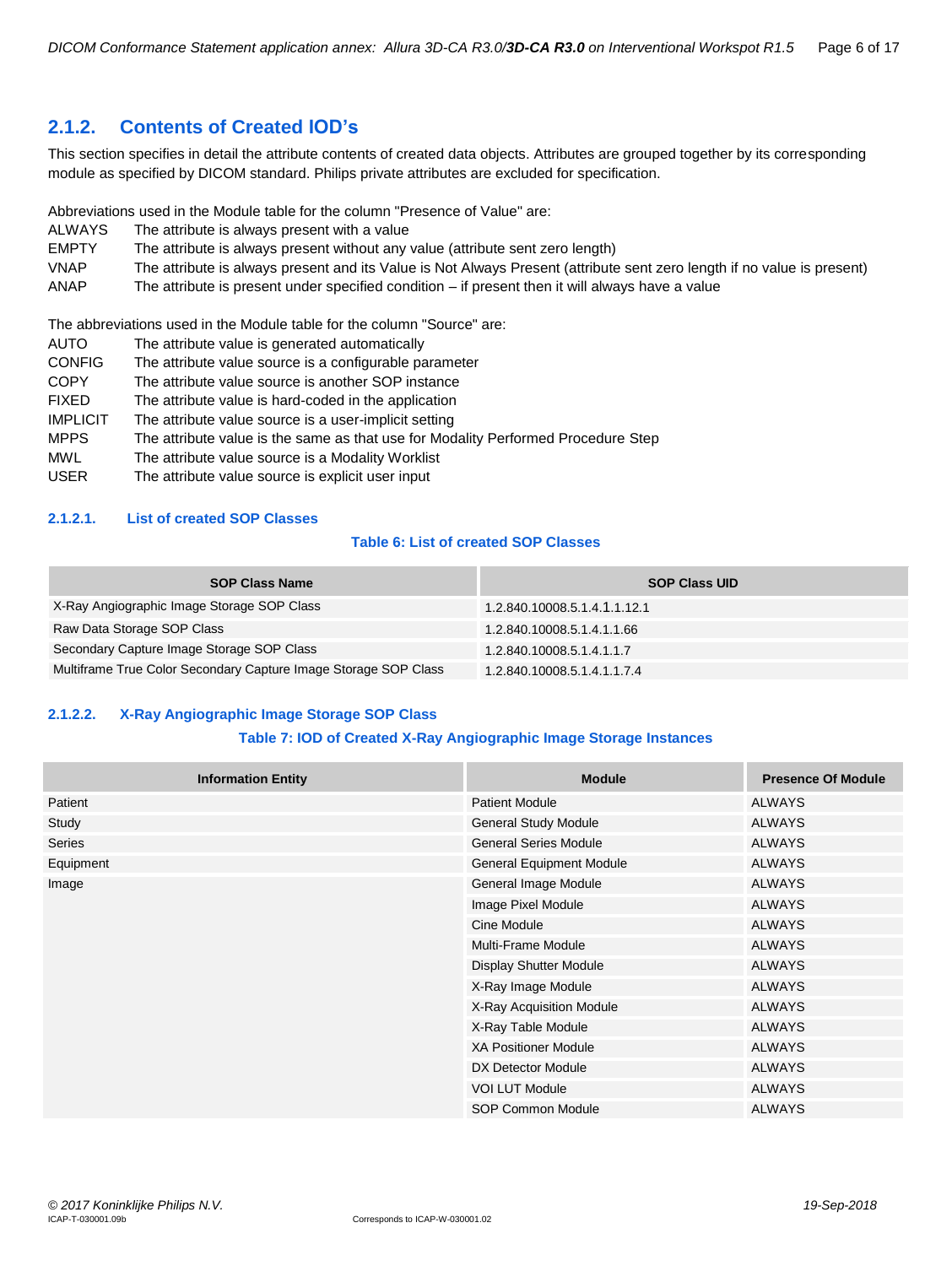#### **Table 8: Patient Module**

| <b>Attribute Name</b> | Tag       | <b>VR</b> | Value | <b>Presence of Value</b> | <b>Source</b> | <b>Comment</b> |
|-----------------------|-----------|-----------|-------|--------------------------|---------------|----------------|
| Patient's Name        | 0010,0010 | <b>PN</b> |       | <b>VNAP</b>              |               |                |
| Patient ID            | 0010,0020 | LO        |       | <b>VNAP</b>              |               |                |
| Patient's Birth Date  | 0010,0030 | DA        |       | <b>VNAP</b>              |               |                |
| Patient's Sex         | 0010,0040 | CS.       |       | <b>VNAP</b>              |               |                |

# **Table 9: General Study Module**

| <b>Attribute Name</b>      | Tag       | <b>VR</b> | Value | <b>Presence of Value</b> | Source | <b>Comment</b> |
|----------------------------|-----------|-----------|-------|--------------------------|--------|----------------|
| <b>Study Date</b>          | 0008,0020 | DA        |       | <b>VNAP</b>              |        |                |
| <b>Study Time</b>          | 0008,0030 | <b>TM</b> |       | <b>VNAP</b>              |        |                |
| <b>Accession Number</b>    | 0008,0050 | <b>SH</b> |       | <b>VNAP</b>              |        |                |
| Referring Physician's Name | 0008,0090 | <b>PN</b> |       | <b>VNAP</b>              |        |                |
| Study Instance UID         | 0020,000D | UI        |       | <b>ALWAYS</b>            |        |                |
| Study ID                   | 0020,0010 | <b>SH</b> |       | <b>VNAP</b>              |        |                |

# **Table 10: General Series Module**

| <b>Attribute Name</b>               | Tag       | <b>VR</b> | Value | <b>Presence of Value</b> | <b>Source</b> | <b>Comment</b> |
|-------------------------------------|-----------|-----------|-------|--------------------------|---------------|----------------|
| Series Date                         | 0008,0021 | DA        |       | <b>ANAP</b>              |               |                |
| Series Time                         | 0008,0031 | <b>TM</b> |       | <b>ANAP</b>              |               |                |
| Modality                            | 0008,0060 | CS        |       | <b>ALWAYS</b>            |               |                |
| Series Description                  | 0008,103E | LO        |       | <b>ANAP</b>              |               |                |
| Performing Physician's Name         | 0008,1050 | <b>PN</b> |       | <b>ANAP</b>              |               |                |
| <b>Related Series Sequence</b>      | 0008,1250 | SQ        |       | <b>ANAP</b>              |               |                |
| >Study Instance UID                 | 0020,000D | UI        |       | <b>ALWAYS</b>            |               |                |
| >Series Instance UID                | 0020,000E | UI        |       | <b>ALWAYS</b>            |               |                |
| >Purpose of Reference Code Sequence | 0040,A170 | SQ        |       | <b>VNAP</b>              |               |                |
| Series Instance UID                 | 0020,000E | UI        |       | <b>ALWAYS</b>            |               |                |
| Series Number                       | 0020,0011 | <b>IS</b> |       | <b>VNAP</b>              |               |                |
| Performed Procedure Step Start Date | 0040,0244 | DA        |       | <b>ANAP</b>              |               |                |
| Performed Procedure Step Start Time | 0040,0245 | <b>TM</b> |       | <b>ANAP</b>              |               |                |
| Performed Procedure Step ID         | 0040,0253 | <b>SH</b> |       | <b>ANAP</b>              |               |                |

# **Table 11: General Equipment Module**

| <b>Attribute Name</b>     | Tag       | <b>VR</b> | Value                   | <b>Presence of</b><br>Value | <b>Source</b> | <b>Comment</b>                                       |
|---------------------------|-----------|-----------|-------------------------|-----------------------------|---------------|------------------------------------------------------|
| Manufacturer              | 0008.0070 | LO        | <b>Philips</b>          | ALWAYS                      | <b>FIXED</b>  |                                                      |
| <b>Institution Name</b>   | 0008,0080 | LO        |                         | <b>VNAP</b>                 | <b>COPY</b>   | copied from source<br>data                           |
| Manufacturer's Model Name | 0008,1090 | LO        | Interventional Workspot | <b>ALWAYS</b>               | <b>CONFIG</b> |                                                      |
| <b>Software Versions</b>  | 0018.1020 | LO.       | 1.5.x                   | <b>ALWAYS</b>               | <b>CONFIG</b> | where "x" is the detailed<br>application SW version. |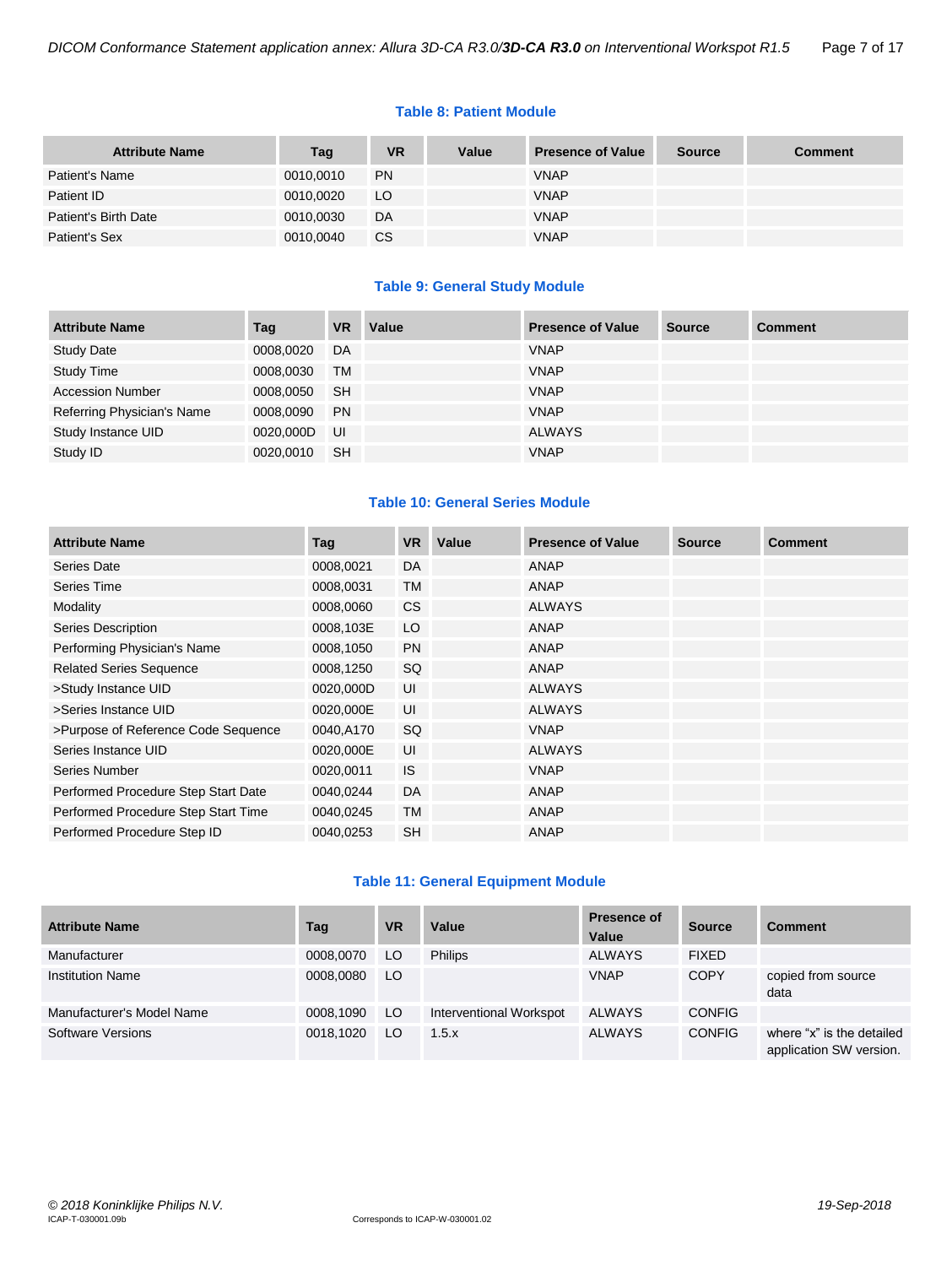# **Table 12: General Image Module**

| <b>Attribute Name</b>       | Tag       | <b>VR</b> | Value | <b>Presence of Value</b> | <b>Source</b> | <b>Comment</b> |
|-----------------------------|-----------|-----------|-------|--------------------------|---------------|----------------|
| Image Type                  | 0008,0008 | <b>CS</b> |       | <b>ANAP</b>              |               |                |
| <b>Acquisition Date</b>     | 0008,0022 | DA        |       | <b>ANAP</b>              |               |                |
| <b>Content Date</b>         | 0008,0023 | DA        |       | <b>VNAP</b>              |               |                |
| <b>Acquisition Time</b>     | 0008,0032 | <b>TM</b> |       | <b>ANAP</b>              |               |                |
| <b>Content Time</b>         | 0008,0033 | <b>TM</b> |       | <b>VNAP</b>              |               |                |
| <b>Instance Number</b>      | 0020,0013 | <b>IS</b> |       | <b>VNAP</b>              |               |                |
| <b>Patient Orientation</b>  | 0020,0020 | <b>CS</b> |       | <b>ANAP</b>              |               |                |
| Lossy Image Compression     | 0028,2110 | <b>CS</b> |       | <b>ANAP</b>              |               |                |
| Icon Image Sequence         | 0088,0200 | SQ        |       | <b>ANAP</b>              |               |                |
| >Samples per Pixel          | 0028,0002 | <b>US</b> |       | <b>ALWAYS</b>            |               |                |
| >Photometric Interpretation | 0028,0004 | <b>CS</b> |       | <b>ALWAYS</b>            |               |                |
| >Rows                       | 0028,0010 | <b>US</b> |       | <b>ALWAYS</b>            |               |                |
| >Columns                    | 0028,0011 | US        |       | <b>ALWAYS</b>            |               |                |
| >Bits Allocated             | 0028,0100 | <b>US</b> |       | <b>ALWAYS</b>            |               |                |
| >Bits Stored                | 0028,0101 | <b>US</b> |       | <b>ALWAYS</b>            |               |                |
| >High Bit                   | 0028,0102 | <b>US</b> |       | <b>ALWAYS</b>            |               |                |
| >Pixel Representation       | 0028,0103 | <b>US</b> |       | <b>ALWAYS</b>            |               |                |
| >Pixel Data                 | 7FE0,0010 | OW/OB     |       | <b>ANAP</b>              |               |                |

# **Table 13: Image Pixel Module**

| <b>Attribute Name</b>       | Tag       | <b>VR</b> | Value | <b>Presence of Value</b> | <b>Source</b> | <b>Comment</b> |
|-----------------------------|-----------|-----------|-------|--------------------------|---------------|----------------|
| Samples per Pixel           | 0028,0002 | <b>US</b> |       | <b>ALWAYS</b>            |               |                |
| Photometric Interpretation  | 0028,0004 | CS.       |       | <b>ALWAYS</b>            |               |                |
| Rows                        | 0028,0010 | US        |       | <b>ALWAYS</b>            |               |                |
| Columns                     | 0028,0011 | <b>US</b> |       | <b>ALWAYS</b>            |               |                |
| <b>Bits Allocated</b>       | 0028,0100 | US.       |       | <b>ALWAYS</b>            |               |                |
| <b>Bits Stored</b>          | 0028,0101 | US        |       | <b>ALWAYS</b>            |               |                |
| High Bit                    | 0028,0102 | <b>US</b> |       | <b>ALWAYS</b>            |               |                |
| <b>Pixel Representation</b> | 0028,0103 | US        |       | <b>ALWAYS</b>            |               |                |
| Pixel Data                  | 7FE0.0010 | OB/OW     |       | <b>VNAP</b>              |               |                |

# **Table 14: Cine Module**

| <b>Attribute Name</b> | Tag       | <b>VR</b> | Value | <b>Presence of Value</b> | Source | <b>Comment</b> |
|-----------------------|-----------|-----------|-------|--------------------------|--------|----------------|
| Cine Rate             | 0018.0040 | <b>IS</b> |       | <b>ANAP</b>              |        |                |
| Frame Time            | 0018.1063 | <b>DS</b> |       | <b>ALWAYS</b>            |        |                |

# **Table 15: Multi-Frame Module**

| <b>Attribute Name</b>          | Taq       | <b>VR</b> | Value | <b>Presence of Value</b> | <b>Source</b> | <b>Comment</b> |
|--------------------------------|-----------|-----------|-------|--------------------------|---------------|----------------|
| Number of Frames               | 0028.0008 | ⊟ IS      |       | <b>ALWAYS</b>            |               |                |
| <b>Frame Increment Pointer</b> | 0028.0009 | - AT      |       | <b>ALWAYS</b>            |               |                |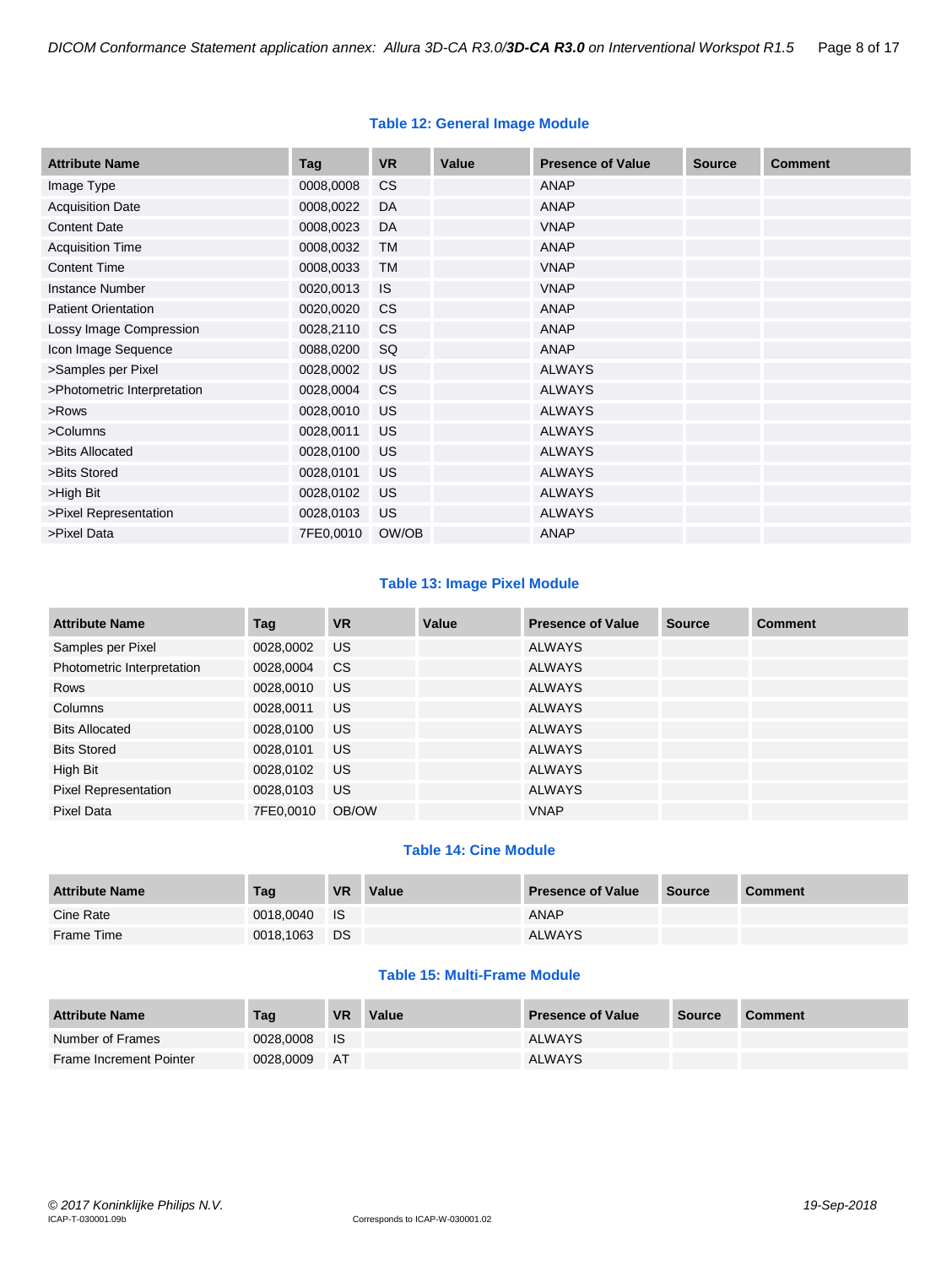# **Table 16: Display Shutter Module**

| <b>Attribute Name</b>              | Tag          | <b>VR</b>     | Value | <b>Presence of Value</b> | <b>Source</b> | <b>Comment</b> |
|------------------------------------|--------------|---------------|-------|--------------------------|---------------|----------------|
| <b>Shutter Shape</b>               | 0018,1600    | <sub>CS</sub> |       | <b>ALWAYS</b>            |               |                |
| <b>Shutter Left Vertical Edge</b>  | 0018,1602 IS |               |       | <b>ALWAYS</b>            |               |                |
| <b>Shutter Right Vertical Edge</b> | 0018,1604    | <b>IS</b>     |       | <b>ALWAYS</b>            |               |                |
| Shutter Upper Horizontal Edge      | 0018,1606    | <b>IS</b>     |       | <b>ALWAYS</b>            |               |                |
| Shutter Lower Horizontal Edge      | 0018,1608    | - IS          |       | <b>ALWAYS</b>            |               |                |

# **Table 17: X-Ray Image Module**

| <b>Attribute Name</b>               | Tag       | <b>VR</b>     | Value | <b>Presence of Value</b> | <b>Source</b> | <b>Comment</b> |
|-------------------------------------|-----------|---------------|-------|--------------------------|---------------|----------------|
| Image Type                          | 0008,0008 | <sub>CS</sub> |       | <b>ALWAYS</b>            |               |                |
| Samples per Pixel                   | 0028,0002 | <b>US</b>     |       | <b>ALWAYS</b>            |               |                |
| Photometric Interpretation          | 0028,0004 | <sub>CS</sub> |       | <b>ALWAYS</b>            |               |                |
| Frame Increment Pointer             | 0028,0009 | AT            |       | <b>ALWAYS</b>            |               |                |
| <b>Bits Allocated</b>               | 0028.0100 | <b>US</b>     |       | <b>ALWAYS</b>            |               |                |
| <b>Bits Stored</b>                  | 0028.0101 | <b>US</b>     |       | <b>ALWAYS</b>            |               |                |
| High Bit                            | 0028,0102 | <b>US</b>     |       | <b>ALWAYS</b>            |               |                |
| <b>Pixel Representation</b>         | 0028,0103 | <b>US</b>     |       | <b>ALWAYS</b>            |               |                |
| <b>Pixel Intensity Relationship</b> | 0028,1040 | <b>CS</b>     |       | <b>ALWAYS</b>            |               |                |
| Lossy Image Compression             | 0028.2110 | <sub>CS</sub> |       | <b>ALWAYS</b>            |               |                |

# **Table 18: X-Ray Acquisition Module**

| <b>Attribute Name</b>    | Tag          | <b>VR</b> | Value | <b>Presence of Value</b> | <b>Source</b> | <b>Comment</b> |
|--------------------------|--------------|-----------|-------|--------------------------|---------------|----------------|
| <b>KVP</b>               | 0018,0060    | DS        |       | <b>VNAP</b>              |               |                |
| Exposure Time            | 0018,1150 IS |           |       | <b>VNAP</b>              |               |                |
| <b>Radiation Setting</b> | 0018,1155 CS |           |       | ALWAYS                   |               |                |
| Imager Pixel Spacing     | 0018,1164    | DS        |       | ANAP                     |               |                |
| <b>Pixel Spacing</b>     | 0028,0030    | <b>DS</b> |       | <b>ALWAYS</b>            |               |                |

#### **Table 19: X-Ray Table Module**

| <b>Attribute Name</b> | Tag          | <b>VR</b> | Value | <b>Presence of Value</b> | <b>Source</b> | <b>Comment</b> |
|-----------------------|--------------|-----------|-------|--------------------------|---------------|----------------|
| <b>Table Motion</b>   | 0018.1134 DS |           |       | <b>VNAP</b>              |               |                |
| Table Angle           | 0018,1138    | <b>DS</b> |       | <b>ANAP</b>              |               |                |

# **Table 20: XA Positioner Module**

| <b>Attribute Name</b>                        | Tag       | <b>VR</b> | Value | <b>Presence of Value</b> | <b>Source</b> | <b>Comment</b> |
|----------------------------------------------|-----------|-----------|-------|--------------------------|---------------|----------------|
| Distance Source to Patient                   | 0018.1111 | <b>DS</b> |       | ANAP                     |               |                |
| Distance Source to Patient                   | 0018,1111 | <b>DS</b> |       | ANAP                     |               |                |
| <b>Positioner Motion</b>                     | 0018.1500 | <b>CS</b> |       | <b>VNAP</b>              |               |                |
| <b>Positioner Primary Angle</b>              | 0018,1510 | <b>DS</b> |       | <b>VNAP</b>              |               |                |
| <b>Positioner Secondary Angle</b>            | 0018.1511 | <b>DS</b> |       | <b>VNAP</b>              |               |                |
| <b>Positioner Primary Angle</b><br>Increment | 0018.1520 | <b>DS</b> |       | <b>VNAP</b>              |               |                |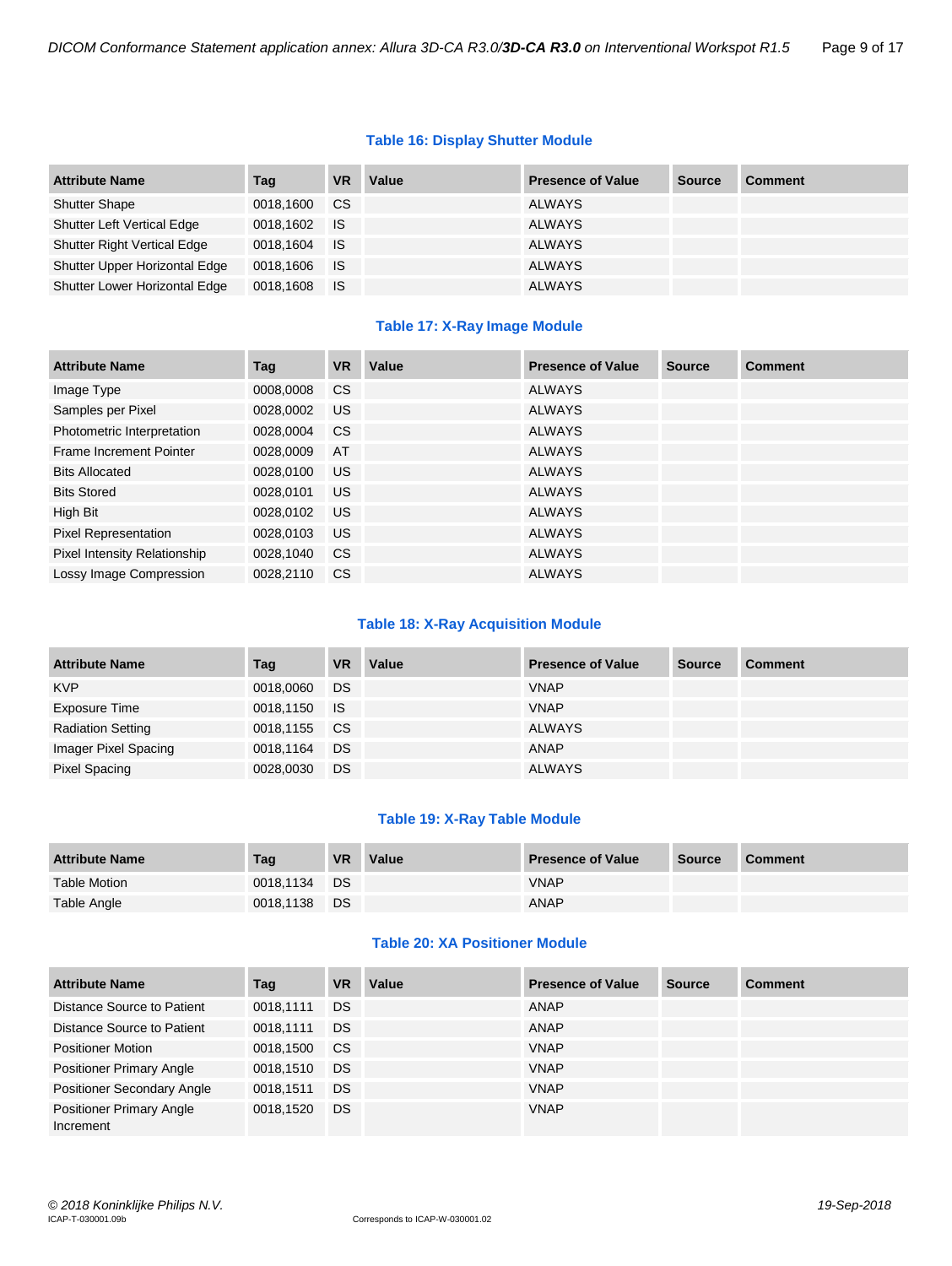*DICOM Conformance Statement application annex: Allura 3D-CA R3.0/3D-CA R3.0 on Interventional Workspot R1.5* Page 10 of 17

| <b>Positioner Secondary Angle</b> | 0018,1521 DS | <b>VNAP</b> |  |
|-----------------------------------|--------------|-------------|--|
| Increment                         |              |             |  |

# **Table 21: DX Detector Module**

| <b>Attribute Name</b> | Taq       | <b>VR</b> | Value | <b>Presence of Value</b> | <b>Source</b> | <b>Comment</b> |
|-----------------------|-----------|-----------|-------|--------------------------|---------------|----------------|
| Imager Pixel Spacing  | 0018.1164 | <b>DS</b> |       | <b>ALWAYS</b>            |               |                |
| Pixel Spacing         | 0028.0030 | DS        |       | <b>ALWAYS</b>            |               |                |

# **Table 22: VOI LUT Module**

| <b>Attribute Name</b> | Tag       | <b>VR</b> | Value | <b>Presence of Value</b> | Source | <b>Comment</b> |
|-----------------------|-----------|-----------|-------|--------------------------|--------|----------------|
| <b>Window Center</b>  | 0028.1050 | <b>DS</b> |       | <b>ALWAYS</b>            |        |                |
| Window Width          | 0028.1051 | DS.       |       | <b>ALWAYS</b>            |        |                |

## **Table 23: SOP Common Module**

| <b>Attribute Name</b>  | Tag       | <b>VR</b> | Value                            | <b>Presence of Value</b> | <b>Source</b> | <b>Comment</b> |
|------------------------|-----------|-----------|----------------------------------|--------------------------|---------------|----------------|
| Instance Creation Date | 0008,0012 | DA        |                                  | ANAP                     |               |                |
| Instance Creation Time | 0008.0013 | <b>TM</b> |                                  | ANAP                     |               |                |
| SOP Class UID          | 0008.0016 | UI        | 1.2.840.10008.5.1.4.1.1.<br>12.1 | ALWAYS                   |               |                |
| SOP Instance UID       | 0008,0018 | UI        |                                  | <b>ALWAYS</b>            |               |                |
| Instance Number        | 0020.0013 | - IS      |                                  | ANAP                     |               |                |

# <span id="page-9-0"></span>**2.1.2.3. Raw data Storage SOP class**

# **Table 24: IOD of Created Raw Data Storage SOP Class Instances**

| <b>Information Entity</b> | <b>Module</b>                     | <b>Presence Of Module</b> |
|---------------------------|-----------------------------------|---------------------------|
| Patient                   | <b>Patient Module</b>             | <b>ALWAYS</b>             |
| Study                     | <b>General Study Module</b>       | <b>ALWAYS</b>             |
| <b>Series</b>             | <b>General Series Module</b>      | <b>ALWAYS</b>             |
| Frame of Reference        | Frame of Reference                | <b>OPTIONAL</b>           |
| Equipment                 | <b>General Equipment Module</b>   | <b>ALWAYS</b>             |
| Image                     | <b>Acquisition Context Module</b> | <b>ALWAYS</b>             |
|                           | Raw Data Module                   | <b>ALWAYS</b>             |
|                           | SOP Common Module                 | <b>ALWAYS</b>             |

# **Table 25 : Patient Module**

| <b>Attribute Name</b> | Tag       | <b>VR</b> | Value | <b>Presence of Value</b> | <b>Source</b> | <b>Comment</b>             |
|-----------------------|-----------|-----------|-------|--------------------------|---------------|----------------------------|
| Patient's Name        | 0010,0010 | <b>PN</b> |       | <b>ALWAYS</b>            | <b>COPY</b>   | copied from source<br>data |
| Patient ID            | 0010,0020 | LO        |       | <b>ALWAYS</b>            | <b>COPY</b>   | copied from source<br>data |
| Patient's Birth Date  | 0010,0030 | DA        |       | <b>VNAP</b>              | <b>COPY</b>   | copied from source<br>data |
| Patient's Sex         | 0010,0040 | <b>CS</b> |       | <b>ALWAYS</b>            | <b>COPY</b>   | copied from source<br>data |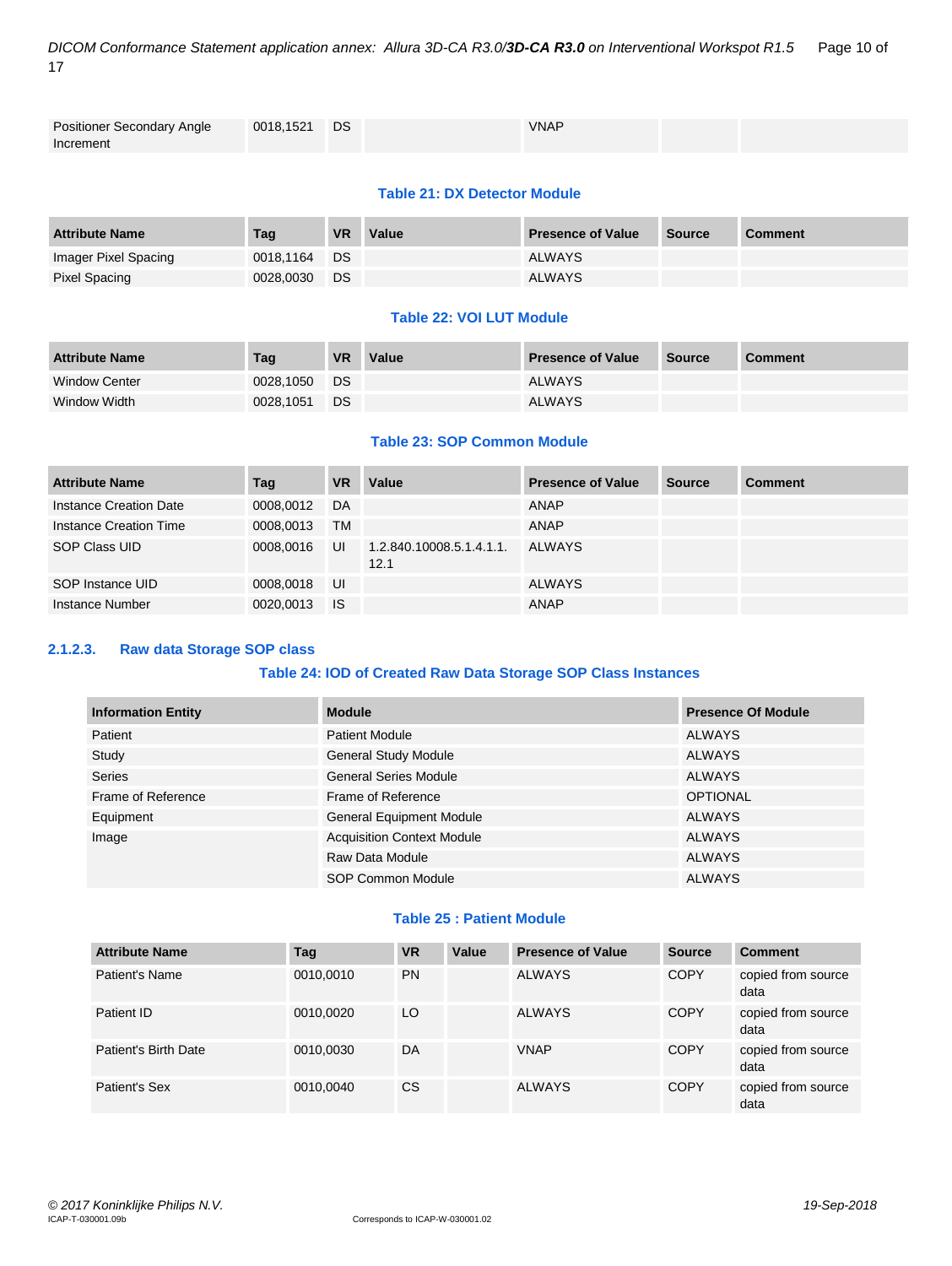# **Table 26 : General Study Module**

| <b>Attribute Name</b>      | Tag       | <b>VR</b> | Value | <b>Presence of Value</b> | <b>Source</b> | <b>Comment</b>             |
|----------------------------|-----------|-----------|-------|--------------------------|---------------|----------------------------|
| <b>Study Date</b>          | 0008,0020 | DA        |       | <b>ALWAYS</b>            | <b>COPY</b>   | copied from<br>source data |
| <b>Study Time</b>          | 0008,0030 | <b>TM</b> |       | <b>ALWAYS</b>            | <b>COPY</b>   | copied from<br>source data |
| Referring Physician's Name | 0008,0090 | <b>PN</b> |       | <b>VNAP</b>              | <b>COPY</b>   | copied from<br>source data |
| Study Instance UID         | 0020.000D | UI        |       | <b>ALWAYS</b>            | <b>COPY</b>   | copied from<br>source data |
| Study ID                   | 0020.0010 | <b>SH</b> |       | <b>ALWAYS</b>            | <b>COPY</b>   | copied from<br>source data |
| <b>Accession Number</b>    | 0008,0050 | <b>SH</b> |       | <b>EMPTY</b>             | COPY, USER    | copied from<br>source data |

## **Table 27 : General Series Module**

| <b>Attribute Name</b>                  | Tag       | <b>VR</b> | Value | <b>Presence of Value</b> | <b>Source</b> | <b>Comment</b>             |
|----------------------------------------|-----------|-----------|-------|--------------------------|---------------|----------------------------|
|                                        |           |           |       |                          |               |                            |
| Series Date                            | 0008,0021 | DA        |       | <b>ANAP</b>              | <b>COPY</b>   | copied from<br>source data |
| Series Time                            | 0008,0031 | <b>TM</b> |       | <b>ANAP</b>              | <b>COPY</b>   | copied from<br>source data |
| Modality                               | 0008,0060 | <b>CS</b> |       | <b>ALWAYS</b>            | <b>COPY</b>   | copied from<br>source data |
| Series Description                     | 0008,103E | LO        |       | <b>ANAP</b>              |               |                            |
| Performing Physicians' name            | 0008,1050 | <b>PN</b> |       | <b>ANAP</b>              |               |                            |
| <b>Related Series Sequence</b>         | 0008,1250 | SQ        |       | <b>ANAP</b>              |               |                            |
| >Study Instance UID                    | 0020,000D | UI        |       | <b>ALWAYS</b>            |               |                            |
| >Series Instance UID                   | 0020,000E | UI        |       | <b>ALWAYS</b>            | <b>COPY</b>   | copied from<br>source data |
| >Purpose of Reference Code<br>Sequence | 0040,A170 | SQ        |       | <b>VNAP</b>              |               |                            |
| Series Instance UID                    | 0020,000E | UI        |       | <b>ALWAYS</b>            |               |                            |
| <b>Series Number</b>                   | 0020,0011 | IS        |       | <b>VNAP</b>              | <b>COPY</b>   | copied from<br>source data |
| Laterality                             | 0020,0060 | <b>CS</b> |       | <b>ANAP</b>              |               |                            |
| Performed Procedure Step Start<br>Date | 0040,0244 | DA        |       | <b>ANAP</b>              |               |                            |
| Performed Procedure Step Start<br>Time | 0040,0245 | <b>TM</b> |       | <b>ANAP</b>              |               |                            |
| Performed Procedure Step<br>ID         | 0040,0253 | <b>SH</b> |       | <b>ANAP</b>              |               |                            |

#### **Table 28: Frame of Reference Module**

| <b>Attribute Name</b>               | Tag       | <b>VR</b> | Value | <b>Presence of Value</b> | <b>Source</b> | <b>Comment</b> |
|-------------------------------------|-----------|-----------|-------|--------------------------|---------------|----------------|
| Frame of Reference UID              | 0020.0052 | UI        |       | <b>ALWAYS</b>            | COPY          |                |
| <b>Position Reference Indicator</b> | 0020.1040 | LO.       |       | <b>VNAP</b>              | COPY          |                |

# **Table 29: General Equipment Module**

| <b>Attribute Name</b>   | Taq       | <b>VR</b> | Value          | <b>Presence of Value</b> | Source       | <b>Comment</b> |
|-------------------------|-----------|-----------|----------------|--------------------------|--------------|----------------|
| Manufacturer            | 0008.0070 | LO        | <b>Philips</b> | <b>VNAP</b>              | <b>FIXED</b> |                |
| <b>Institution Name</b> | 0008.0080 | LO        |                | <b>ANAP</b>              | USER         |                |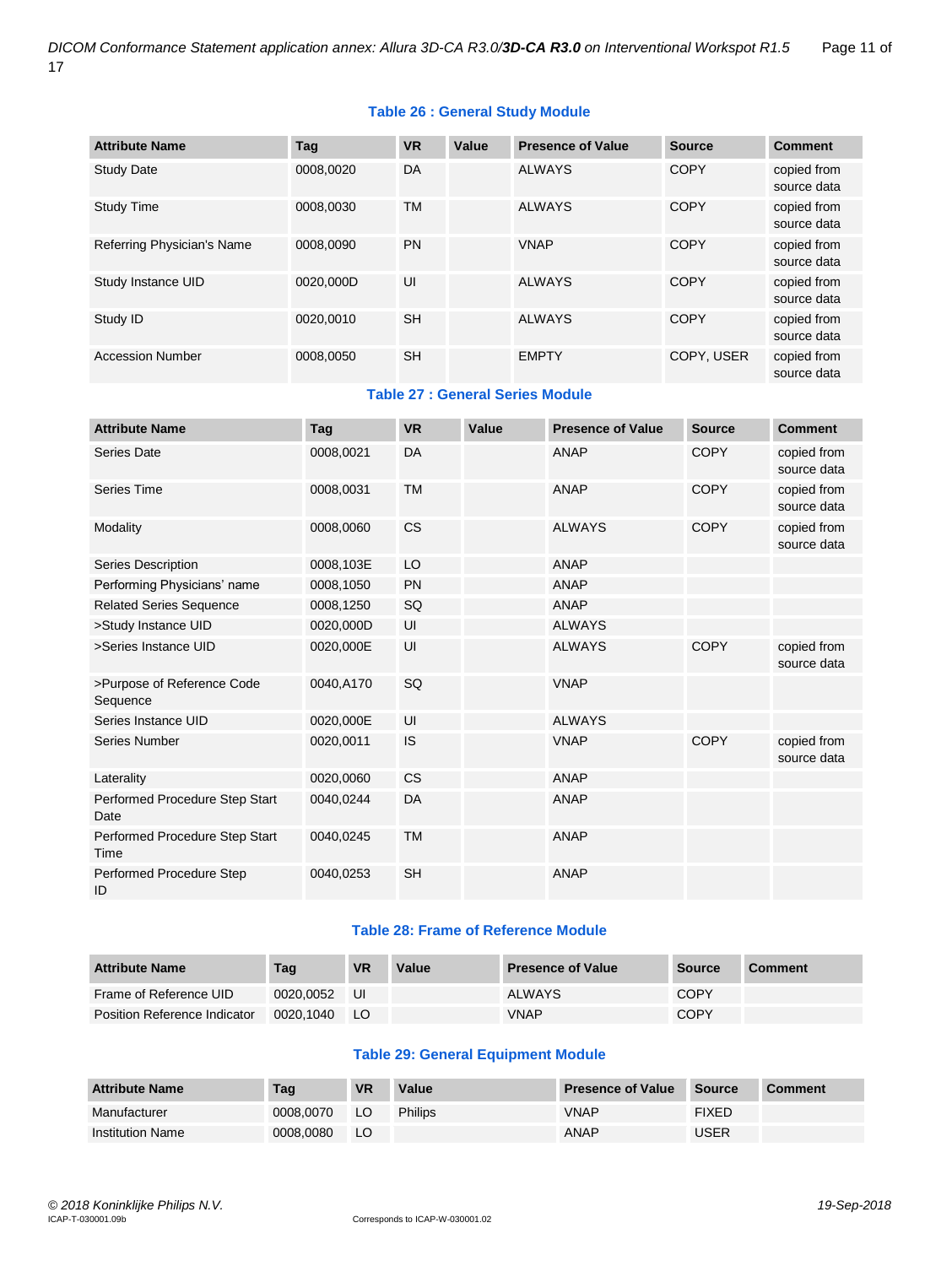| Manufacturer's Model Name              | 0008,1090 | LO        | Interventional Workspot                     |               | <b>ANAP</b>              | <b>FIXED</b>  |                                                                                          |
|----------------------------------------|-----------|-----------|---------------------------------------------|---------------|--------------------------|---------------|------------------------------------------------------------------------------------------|
| Software Versions                      | 0018,1020 | LO        | 1.5.x                                       |               | ANAP                     | <b>COPY</b>   | copied from<br>source data<br>where "x" is the<br>detailed<br>application SW<br>version. |
|                                        |           |           | <b>Table 30: Acquisition Context Module</b> |               |                          |               |                                                                                          |
| <b>Attribute Name</b>                  | Tag       | <b>VR</b> | Value                                       |               | <b>Presence of Value</b> | <b>Source</b> | <b>Comment</b>                                                                           |
| Acquisition Context Sequence 0040,0555 |           | <b>SQ</b> |                                             |               | <b>VNAP</b>              | <b>COPY</b>   |                                                                                          |
|                                        |           |           | <b>Table 31: Raw Data Module</b>            |               |                          |               |                                                                                          |
| <b>Attribute Name</b>                  | Tag       | <b>VR</b> | Value                                       |               | <b>Presence of Value</b> | <b>Source</b> | <b>Comment</b>                                                                           |
| <b>Content Date</b>                    | 0008,0023 | DA        |                                             | <b>ALWAYS</b> |                          | <b>COPY</b>   | copied from<br>source data                                                               |

| <b>Content Time</b> | 0008,0033 | <b>TM</b> | <b>ALWAYS</b> | <b>COPY</b> | copied from<br>source data |
|---------------------|-----------|-----------|---------------|-------------|----------------------------|
| Creator Version UID | 0008.9123 | UI        | <b>ALWAYS</b> | <b>COPY</b> | copied from<br>source data |
| Instance Number     | 0020,0013 | <b>IS</b> | ANAP          | <b>COPY</b> | copied from<br>source data |

# **Table 32: SOP Common Module**

| <b>Attribute Name</b>                 | Tag       | <b>VR</b> | Value                      | <b>Presence of</b><br>Value | <b>Source</b> | <b>Comment</b>             |
|---------------------------------------|-----------|-----------|----------------------------|-----------------------------|---------------|----------------------------|
| <b>SOP Class UID</b>                  | 0008.0016 | UI        | 1.2.840.10008.5.1.4.1.1.66 | <b>ALWAYS</b>               | <b>COPY</b>   | copied from<br>source data |
| SOP Instance UID                      | 0008.0018 | UI        |                            | <b>ALWAYS</b>               | <b>COPY</b>   | copied from<br>source data |
| Original Specialized SOP<br>Class UID | 0008.001B | UI        |                            | <b>VNAP</b>                 | <b>COPY</b>   | copied from<br>source data |
| Instance Creation Date                | 0008.0012 | DA        |                            | <b>VNAP</b>                 | <b>COPY</b>   | copied from<br>source data |
| Instance Creation Time                | 0008.0013 | <b>TM</b> |                            | <b>VNAP</b>                 | <b>COPY</b>   | copied from<br>source data |
| Instance Number                       | 0020.0013 | IS        |                            | <b>VNAP</b>                 |               |                            |

# <span id="page-11-0"></span>**2.1.2.4. Secondary Capture Image Storage SOP class**

# **Table 33: IOD of Created Secondary Capture Image Storage SOP Class Instances**

| <b>Information Entity</b> | <b>Module</b>                   | <b>Presence Of Module</b> |
|---------------------------|---------------------------------|---------------------------|
| Patient                   | <b>Patient Module</b>           | ALWAYS                    |
| Study                     | <b>General Study Module</b>     | <b>ALWAYS</b>             |
| <b>Series</b>             | <b>General Series Module</b>    | <b>ALWAYS</b>             |
| Equipment                 | <b>General Equipment Module</b> | <b>CONDITIONAL</b>        |
|                           | <b>SC Equipment Module</b>      | <b>ALWAYS</b>             |
| Image                     | General Image Module            | <b>ALWAYS</b>             |
|                           | Image Pixel Module              | <b>ALWAYS</b>             |
|                           | SOP Common Module               | <b>ALWAYS</b>             |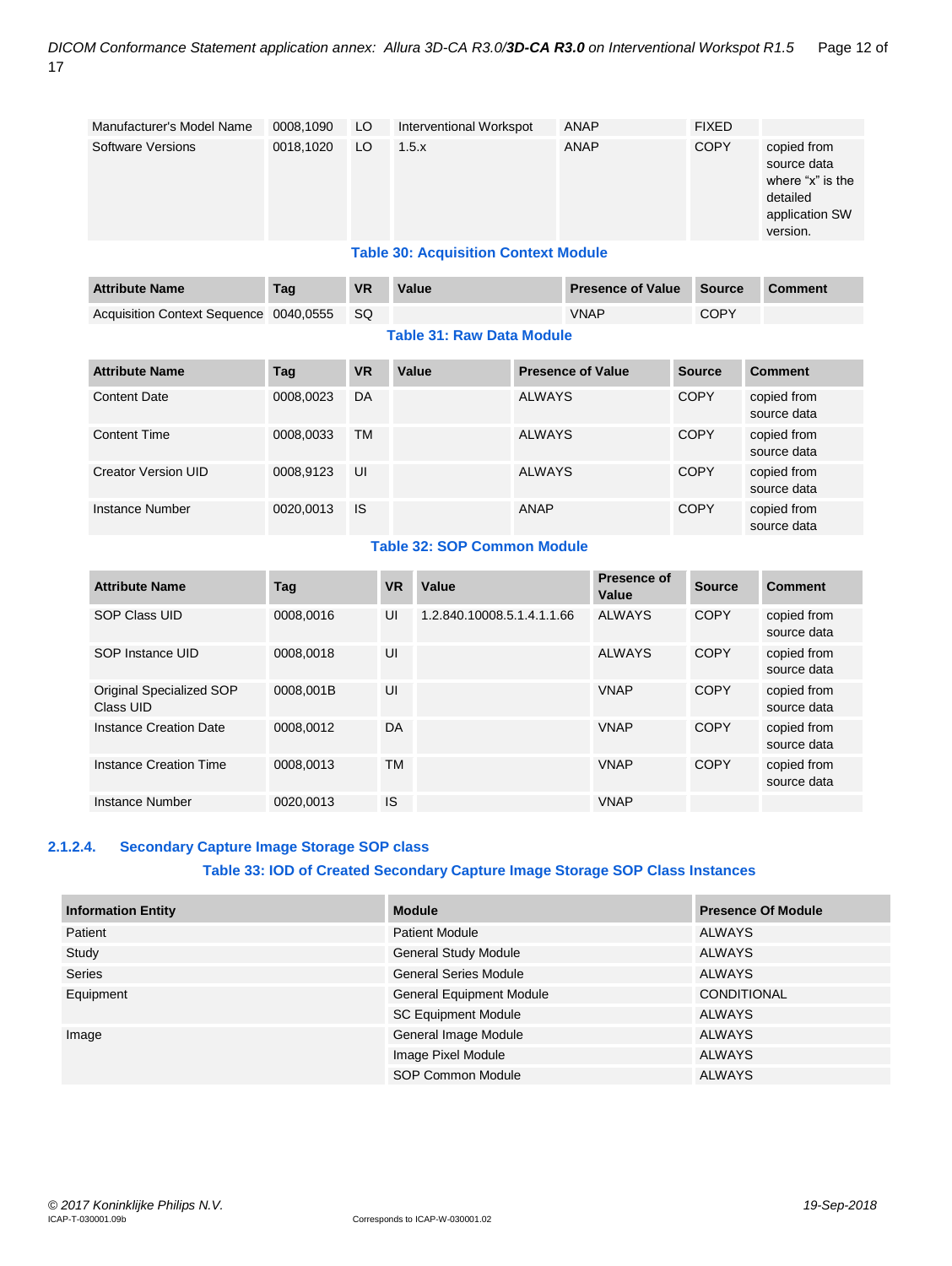# **Table 34: Patient Module**

| <b>Attribute Name</b> | Tag       | <b>VR</b> | Value | <b>Presence of Value</b> | <b>Source</b> | <b>Comment</b>             |
|-----------------------|-----------|-----------|-------|--------------------------|---------------|----------------------------|
| Patient's Name        | 0010,0010 | <b>PN</b> |       | <b>ALWAYS</b>            | <b>COPY</b>   | copied from source<br>data |
| Patient ID            | 0010,0020 | LO        |       | <b>ALWAYS</b>            | <b>COPY</b>   | copied from source<br>data |
| Patient's Birth Date  | 0010,0030 | DA        |       | <b>ALWAYS</b>            | <b>COPY</b>   | copied from source<br>data |
| Patient's Sex         | 0010,0040 | CS.       |       | <b>ALWAYS</b>            | <b>COPY</b>   | copied from source<br>data |

# **Table 35: General Study Module**

| <b>Attribute Name</b>      | Tag       | <b>VR</b> | Value | <b>Presence of Value</b> | <b>Source</b> | <b>Comment</b>             |
|----------------------------|-----------|-----------|-------|--------------------------|---------------|----------------------------|
| <b>Study Date</b>          | 0008.0020 | DA        |       | <b>ALWAYS</b>            | <b>COPY</b>   | copied from source<br>data |
| <b>Study Time</b>          | 0008.0030 | <b>TM</b> |       | <b>ALWAYS</b>            | <b>COPY</b>   | copied from source<br>data |
| <b>Accession Number</b>    | 0008.0050 | <b>SH</b> |       | <b>VNAP</b>              |               |                            |
| Referring Physician's Name | 0008,0090 | <b>PN</b> |       | <b>VNAP</b>              | <b>COPY</b>   | copied from source<br>data |
| Study Instance UID         | 0020.000D | UI        |       | <b>ALWAYS</b>            | <b>COPY</b>   | copied from source<br>data |
| Study ID                   | 0020.0010 | <b>SH</b> |       | <b>ALWAYS</b>            | <b>COPY</b>   | copied from source<br>data |

# **Table 36: General Series Module**

| <b>Attribute Name</b>               | Tag       | <b>VR</b> | Value | <b>Presence of Value</b> | <b>Source</b> | <b>Comment</b>             |
|-------------------------------------|-----------|-----------|-------|--------------------------|---------------|----------------------------|
| Series Date                         | 0008,0021 | DA        |       | <b>ALWAYS</b>            | <b>COPY</b>   | copied from source<br>data |
| Series Time                         | 0008,0031 | <b>TM</b> |       | <b>ALWAYS</b>            | <b>COPY</b>   | copied from source<br>data |
| Modality                            | 0008,0060 | <b>CS</b> |       | <b>ALWAYS</b>            | <b>COPY</b>   | copied from source<br>data |
| Series Instance UID                 | 0020,000E | UI        |       | <b>ALWAYS</b>            | <b>COPY</b>   | copied from source<br>data |
| Series Number                       | 0020,0011 | IS        |       | <b>VNAP</b>              | <b>COPY</b>   | copied from source<br>data |
| <b>Related Series Sequence</b>      | 0008,1250 | <b>SQ</b> |       | <b>VNAP</b>              |               |                            |
| >Study Instance UID                 | 0020,000D | UI        |       | <b>ALWAYS</b>            |               |                            |
| >Series Instance UID                | 0020,000E | UI        |       | <b>ALWAYS</b>            |               |                            |
| >Purpose of Reference Code Sequence | 0040,A170 | SQ        |       | <b>EMPTY</b>             |               |                            |

# **Table 37: General Equipment Module**

| <b>Attribute Name</b>     | Tag       | VR | Value                      | <b>Presence of Value</b> | <b>Source</b> | <b>Comment</b>             |
|---------------------------|-----------|----|----------------------------|--------------------------|---------------|----------------------------|
| Manufacturer              | 0008,0070 | LO | <b>Philips</b>             | <b>ALWAYS</b>            | <b>FIXED</b>  |                            |
| <b>Institution Name</b>   | 0008.0080 | LO |                            | <b>VNAP</b>              | <b>COPY</b>   | copied from source<br>data |
| Manufacturer's Model Name | 0008.1090 | LO | Interventional<br>Workspot | <b>ALWAYS</b>            | <b>CONFIG</b> |                            |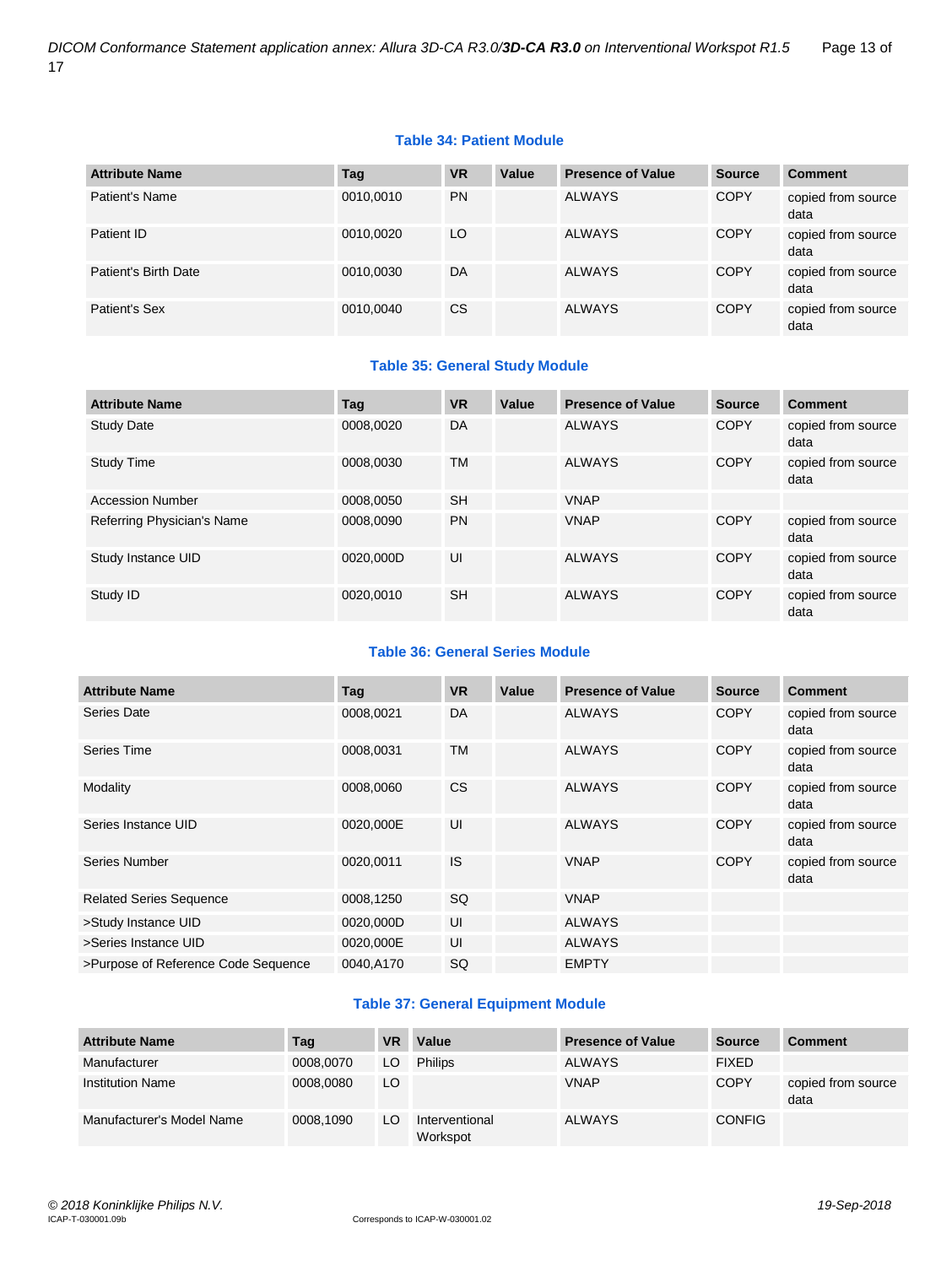| Device Serial Number | 0018,1000 |     |       | ANAP          |               |                                                         |
|----------------------|-----------|-----|-------|---------------|---------------|---------------------------------------------------------|
| Software Versions    | 0018,1020 | LO. | 1.5.x | <b>ALWAYS</b> | <b>CONFIG</b> | where "x" is the<br>detailed application<br>SW version. |

# **Table 38 : SC Equipment Module**

| <b>Attribute Name</b> | Taq       | <b>VR</b> | Value | <b>Presence of Value</b> | <b>Source</b> | <b>Comment</b> |
|-----------------------|-----------|-----------|-------|--------------------------|---------------|----------------|
| Modality              | 0008.0060 | CS        |       | ANAP                     |               |                |
| Conversion Type       | 0008.0064 | <b>CS</b> | WSD   | <b>ALWAYS</b>            |               |                |

# **Table 39: General Image Module**

| <b>Attribute Name</b>      | Tag       | <b>VR</b> | Value | <b>Presence of Value</b> | <b>Source</b> | <b>Comment</b> |
|----------------------------|-----------|-----------|-------|--------------------------|---------------|----------------|
| Instance Number            | 0020.0013 | IS        |       | <b>ALWAYS</b>            |               |                |
| <b>Patient Orientation</b> | 0020.0020 | CS        |       | <b>VNAP</b>              |               |                |

# **Table 40: Image Pixel Module**

| <b>Attribute Name</b>       | Tag       | <b>VR</b> | Value          | <b>Presence of Value</b> | <b>Source</b> | <b>Comment</b>             |
|-----------------------------|-----------|-----------|----------------|--------------------------|---------------|----------------------------|
| Samples per Pixel           | 0028,0002 | US.       |                | <b>ALWAYS</b>            |               |                            |
| Photometric Interpretation  | 0028,0004 | <b>CS</b> |                | <b>ALWAYS</b>            |               |                            |
| <b>Planar Configuration</b> | 0028,0006 | <b>US</b> |                | <b>ALWAYS</b>            |               |                            |
| <b>Rows</b>                 | 0028,0010 | US.       |                | <b>ALWAYS</b>            | <b>COPY</b>   | copied from<br>source data |
| Columns                     | 0028,0011 | <b>US</b> |                | <b>ALWAYS</b>            | <b>COPY</b>   | copied from<br>source data |
| <b>Bits Allocated</b>       | 0028,0100 | <b>US</b> | 8              | <b>ALWAYS</b>            |               |                            |
| <b>Bits Stored</b>          | 0028,0101 | <b>US</b> | 8              | <b>ALWAYS</b>            |               |                            |
| High Bit                    | 0028,0102 | <b>US</b> | $\overline{7}$ | <b>ALWAYS</b>            |               |                            |
| <b>Pixel Representation</b> | 0028,0103 | <b>US</b> | 0000           | <b>ALWAYS</b>            | <b>COPY</b>   | copied from<br>source data |
| <b>Pixel Data</b>           | 7FE0,0010 | OW/OB     |                | <b>ALWAYS</b>            | <b>COPY</b>   | copied from<br>source data |

# **Table 41: SOP Common Module**

| <b>Attribute Name</b>  | Tag       | <b>VR</b> | Value                     | <b>Presence of Value</b> | <b>Source</b> | <b>Comment</b>             |
|------------------------|-----------|-----------|---------------------------|--------------------------|---------------|----------------------------|
| SOP Class UID          | 0008,0016 | UI        | 1.2.840.10008.5.1.4.1.1.7 | ALWAYS                   | <b>FIXED</b>  |                            |
| SOP Instance UID       | 0008,0018 | UI        |                           | <b>ALWAYS</b>            | <b>COPY</b>   | copied from<br>source data |
| Instance Creation Date | 0008,0012 | DA        |                           | <b>ANAP</b>              | <b>COPY</b>   | copied from<br>source data |
| Instance Creation Time | 0008.0013 | <b>TM</b> |                           | <b>ANAP</b>              | <b>COPY</b>   | copied from<br>source data |
| Instance Number        | 0020.0013 | <b>IS</b> |                           | ANAP                     | <b>COPY</b>   | copied from<br>source data |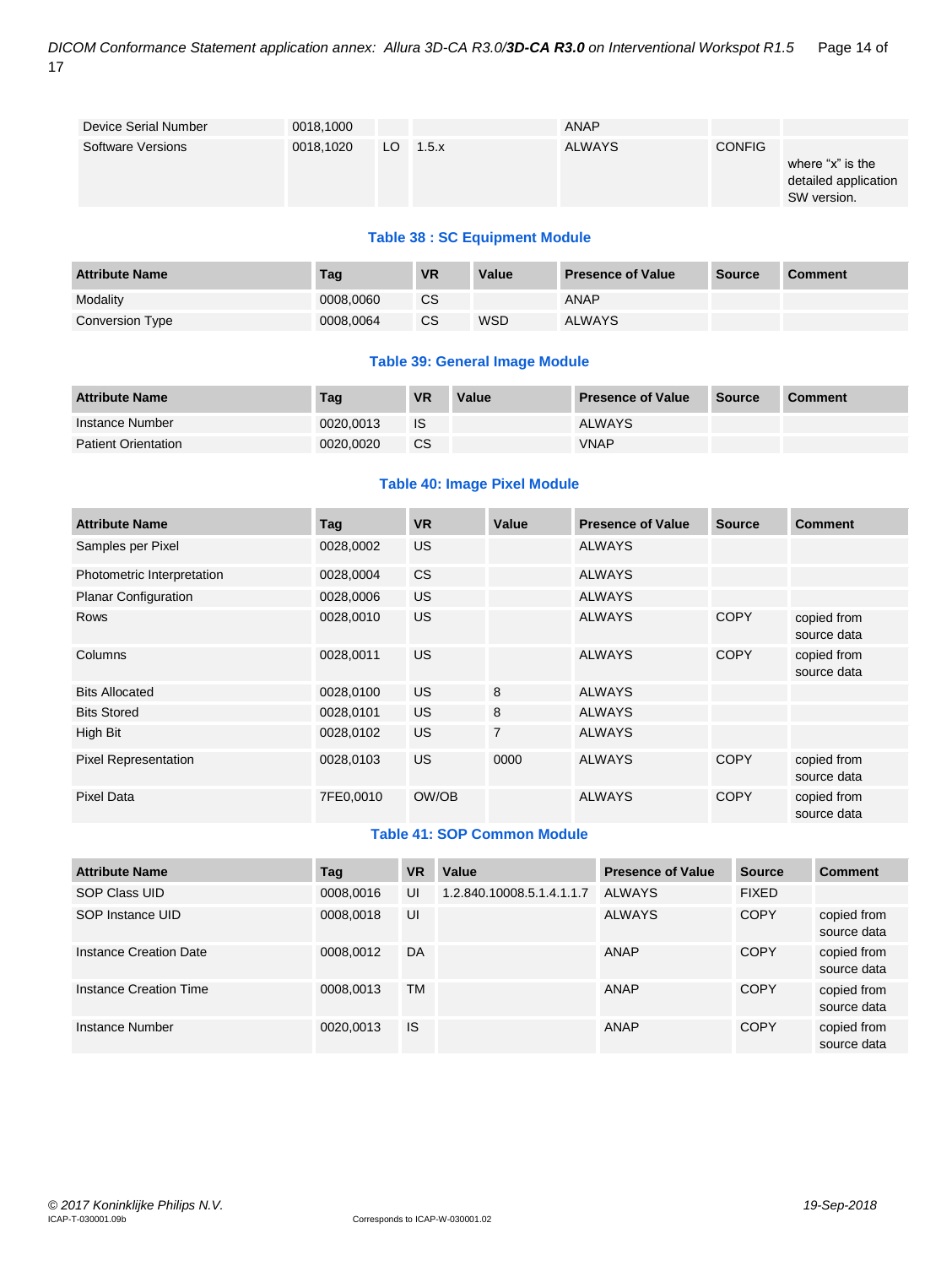# <span id="page-14-0"></span>**2.1.2.5. Multiframe True Color Secondary Capture Image Storage SOP class**

# **Table 42: IOD of Created Multiframe True Color Secondary Capture Image Storage SOP Class Instances**

| <b>Information Entity</b> | <b>Module</b>                        | <b>Presence Of Module</b> |
|---------------------------|--------------------------------------|---------------------------|
| Patient                   | <b>Patient Module</b>                | ALWAYS                    |
| Study                     | <b>General Study Module</b>          | <b>ALWAYS</b>             |
| Series                    | <b>General Series Module</b>         | ALWAYS                    |
| Equipment                 | <b>General Equipment Module</b>      | <b>CONDITIONAL</b>        |
|                           | <b>SC Equipment Module</b>           | ALWAYS                    |
| Image                     | General Image Module                 | ALWAYS                    |
|                           | Image Pixel Module                   | ALWAYS                    |
|                           | Cine Module                          | <b>CONDITIONAL</b>        |
|                           | Multi-Frame Module                   | ALWAYS                    |
|                           | Multi-Frame Functional Groups Module | <b>OPTIONAL</b>           |
|                           | SC Multi-frame Image Module          | <b>ALWAYS</b>             |
|                           | <b>SOP Common Module</b>             | <b>ALWAYS</b>             |

# **Table 43: Patient Module**

| <b>Attribute Name</b> | Tag       | <b>VR</b>     | Value | <b>Presence of Value</b> | <b>Source</b> | <b>Comment</b>             |
|-----------------------|-----------|---------------|-------|--------------------------|---------------|----------------------------|
| Patient's Name        | 0010,0010 | <b>PN</b>     |       | <b>VNAP</b>              | <b>COPY</b>   | copied from source<br>data |
| Patient ID            | 0010,0020 | LO            |       | <b>VNAP</b>              | <b>COPY</b>   | copied from source<br>data |
| Patient's Birth Date  | 0010,0030 | DA            |       | <b>VNAP</b>              | <b>COPY</b>   | copied from source<br>data |
| Patient's Sex         | 0010,0040 | <sub>CS</sub> |       | <b>VNAP</b>              | <b>COPY</b>   | copied from source<br>data |

# **Table 44: General Study Module**

| <b>Attribute Name</b>      | Tag       | <b>VR</b> | Value | <b>Presence of Value</b> | <b>Source</b> | <b>Comment</b>             |
|----------------------------|-----------|-----------|-------|--------------------------|---------------|----------------------------|
| <b>Study Date</b>          | 0008.0020 | DA        |       | <b>VNAP</b>              | <b>COPY</b>   | copied from source<br>data |
| <b>Study Time</b>          | 0008.0030 | TM        |       | <b>VNAP</b>              | <b>COPY</b>   | copied from source<br>data |
| <b>Accession Number</b>    | 0008,0050 | <b>SH</b> |       | <b>VNAP</b>              |               |                            |
| Referring Physician's Name | 0008.0090 | <b>PN</b> |       | <b>VNAP</b>              | <b>COPY</b>   | copied from source<br>data |
| Study Instance UID         | 0020,000D | UI        |       | <b>ALWAYS</b>            | <b>COPY</b>   | copied from source<br>data |
| Study ID                   | 0020,0010 | <b>SH</b> |       | <b>VNAP</b>              | <b>COPY</b>   | copied from source<br>data |

# **Table 45: General Series Module**

| <b>Attribute Name</b> | Tag       | <b>VR</b> | Value | <b>Presence of Value</b> | <b>Source</b> | <b>Comment</b>             |
|-----------------------|-----------|-----------|-------|--------------------------|---------------|----------------------------|
| Series Date           | 0008,0021 | DA        |       | <b>ANAP</b>              | <b>COPY</b>   | copied from source<br>data |
| Series Time           | 0008,0031 | <b>TM</b> |       | <b>ANAP</b>              | <b>COPY</b>   | copied from source<br>data |
| Modality              | 0008,0060 | <b>CS</b> |       | <b>ALWAYS</b>            | <b>COPY</b>   | copied from source<br>data |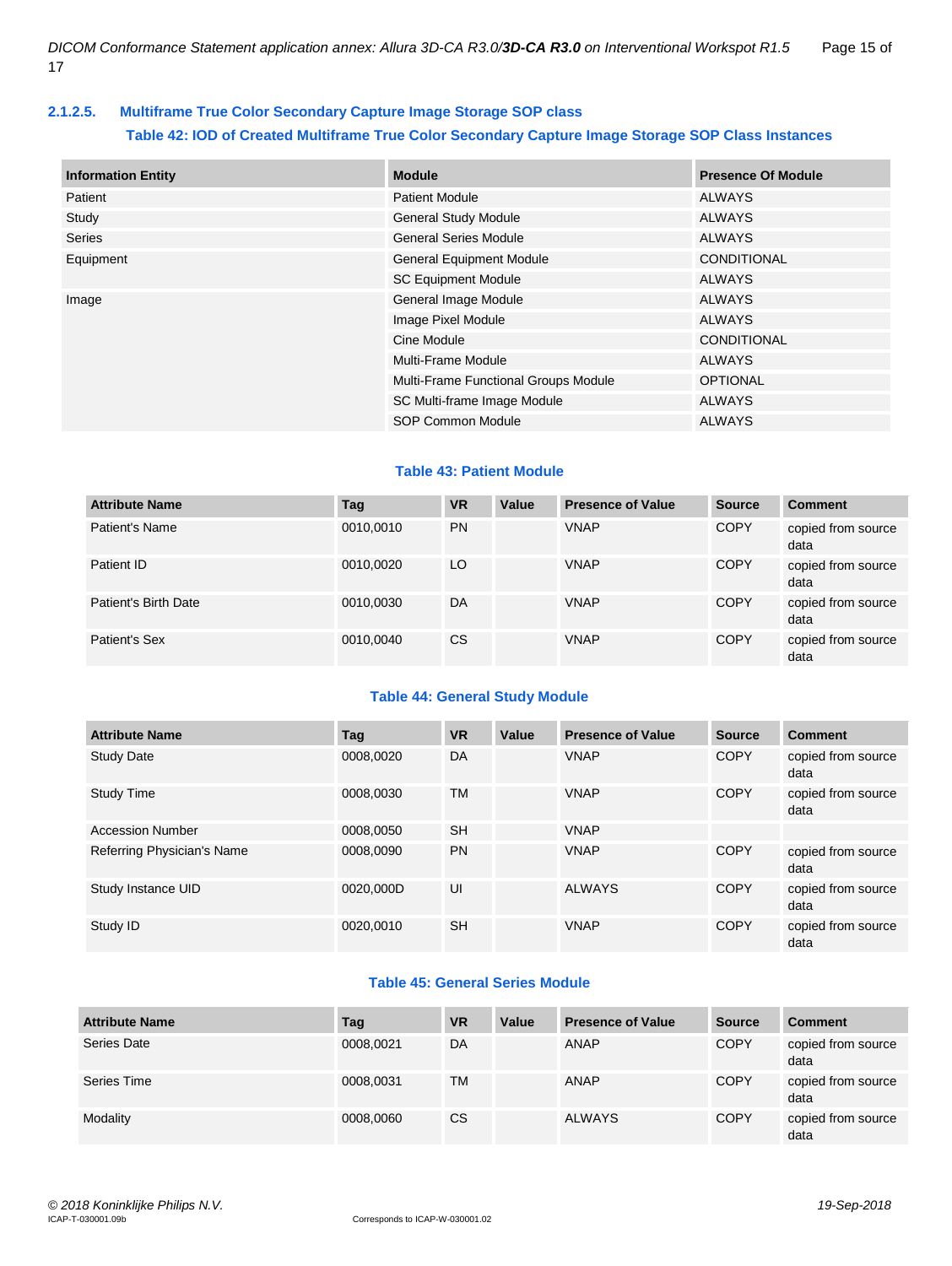| Series Instance UID                 | 0020,000E | UI        | <b>ALWAYS</b> | <b>COPY</b> | copied from source<br>data |
|-------------------------------------|-----------|-----------|---------------|-------------|----------------------------|
| Series Number                       | 0020.0011 | <b>IS</b> | <b>ANAP</b>   | <b>COPY</b> | copied from source<br>data |
| <b>Related Series Sequence</b>      | 0008,1250 | <b>SQ</b> | <b>ANAP</b>   |             |                            |
| >Study Instance UID                 | 0020.000D | UI        | <b>ALWAYS</b> |             |                            |
| >Series Instance UID                | 0020,000E | UI        | <b>ALWAYS</b> |             |                            |
| >Purpose of Reference Code Sequence | 0040,A170 | SQ        | <b>VNAP</b>   |             |                            |

# **Table 46: General Equipment Module**

| <b>Attribute Name</b>     | Tag       | <b>VR</b> | Value                      | <b>Presence of Value</b> | <b>Source</b> | <b>Comment</b>                                          |
|---------------------------|-----------|-----------|----------------------------|--------------------------|---------------|---------------------------------------------------------|
| Manufacturer              | 0008,0070 | LO.       | <b>Philips</b>             | <b>ALWAYS</b>            | <b>FIXED</b>  |                                                         |
| <b>Institution Name</b>   | 0008,0080 | LO        |                            | <b>VNAP</b>              | <b>COPY</b>   | copied from source<br>data                              |
| Manufacturer's Model Name | 0008,1090 | LO.       | Interventional<br>Workspot | <b>ALWAYS</b>            | <b>CONFIG</b> |                                                         |
| Software Versions         | 0018,1020 | LO.       | 1.5.x                      | <b>ALWAYS</b>            | <b>CONFIG</b> | where "x" is the<br>detailed application<br>SW version. |

# **Table 47 : SC Equipment Module**

| <b>Attribute Name</b> | Tag       | <b>VR</b> | Value      | <b>Presence of Value</b> | <b>Source</b> | <b>Comment</b> |
|-----------------------|-----------|-----------|------------|--------------------------|---------------|----------------|
| Modality              | 0008.0060 | <b>CS</b> |            | ANAP                     |               |                |
| Conversion Type       | 0008.0064 | <b>CS</b> | <b>WSD</b> | <b>ALWAYS</b>            |               |                |

# **Table 48: General Image Module**

| <b>Attribute Name</b>      | Tag       | <b>VR</b> | Value | <b>Presence of Value</b> | Source | <b>Comment</b> |
|----------------------------|-----------|-----------|-------|--------------------------|--------|----------------|
| Instance Number            | 0020.0013 | <b>IS</b> |       | <b>VNAP</b>              |        |                |
| <b>Patient Orientation</b> | 0020.0020 | CS.       |       | <b>VNAP</b>              |        |                |
| Burned in Annotation       | 0028.0301 | CS.       |       | <b>ANAP</b>              |        |                |

# **Table 49: Image Pixel Module**

| <b>Attribute Name</b>       | Tag       | <b>VR</b> | Value          | <b>Presence of Value</b> | <b>Source</b> | <b>Comment</b>             |
|-----------------------------|-----------|-----------|----------------|--------------------------|---------------|----------------------------|
| Samples per Pixel           | 0028,0002 | US.       |                | <b>ALWAYS</b>            |               |                            |
| Photometric Interpretation  | 0028,0004 | <b>CS</b> |                | <b>ALWAYS</b>            |               |                            |
| <b>Planar Configuration</b> | 0028,0006 | <b>US</b> |                | <b>ALWAYS</b>            |               |                            |
| <b>Rows</b>                 | 0028,0010 | US.       |                | <b>ALWAYS</b>            | <b>COPY</b>   | copied from<br>source data |
| Columns                     | 0028,0011 | <b>US</b> |                | <b>ALWAYS</b>            | <b>COPY</b>   | copied from<br>source data |
| <b>Bits Allocated</b>       | 0028,0100 | <b>US</b> | 8              | <b>ALWAYS</b>            |               |                            |
| <b>Bits Stored</b>          | 0028,0101 | US.       | 8              | <b>ALWAYS</b>            |               |                            |
| High Bit                    | 0028,0102 | US.       | $\overline{7}$ | <b>ALWAYS</b>            |               |                            |
| Pixel Representation        | 0028,0103 | US.       | 0000           | <b>ALWAYS</b>            | <b>COPY</b>   | copied from<br>source data |
| <b>Pixel Data</b>           | 7FE0,0010 | OW/OB     |                | <b>ALWAYS</b>            | <b>COPY</b>   | copied from<br>source data |